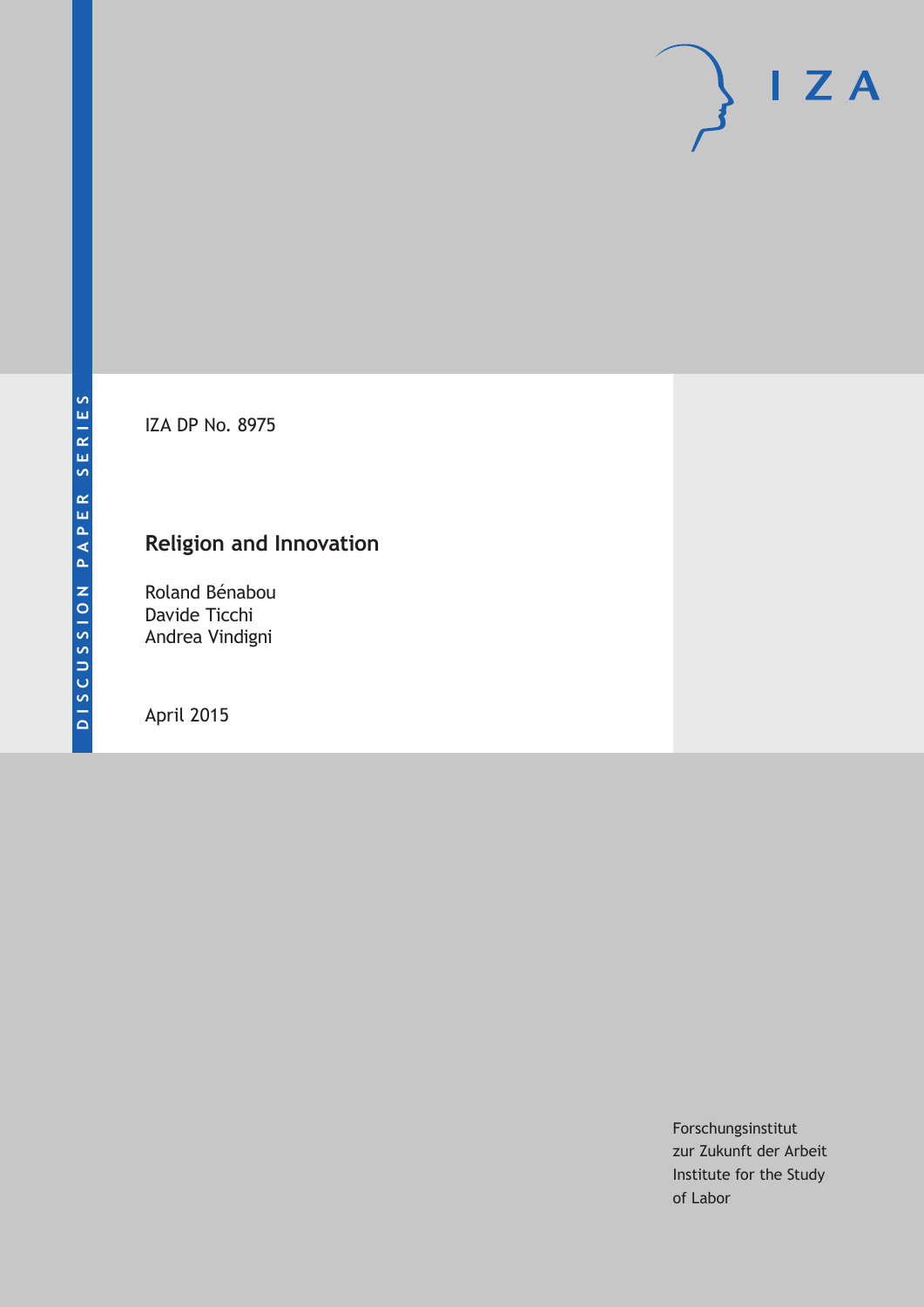# **Religion and Innovation**

#### **Roland Bénabou**

*Princeton University, CIFAR, NBER, CEPR and IZA*

#### **Davide Ticchi**

*IMT Lucca*

# **Andrea Vindigni**

*IMT Lucca, EIEF and IZA*

#### Discussion Paper No. 8975 April 2015

IZA

P.O. Box 7240 53072 Bonn Germany

Phone: +49-228-3894-0 Fax: +49-228-3894-180 E-mail: iza@iza.org

Any opinions expressed here are those of the author(s) and not those of IZA. Research published in this series may include views on policy, but the institute itself takes no institutional policy positions. The IZA research network is committed to the IZA Guiding Principles of Research Integrity.

The Institute for the Study of Labor (IZA) in Bonn is a local and virtual international research center and a place of communication between science, politics and business. IZA is an independent nonprofit organization supported by Deutsche Post Foundation. The center is associated with the University of Bonn and offers a stimulating research environment through its international network, workshops and conferences, data service, project support, research visits and doctoral program. IZA engages in (i) original and internationally competitive research in all fields of labor economics, (ii) development of policy concepts, and (iii) dissemination of research results and concepts to the interested public.

<span id="page-1-0"></span>IZA Discussion Papers often represent preliminary work and are circulated to encourage discussion. Citation of such a paper should account for its provisional character. A revised version may be available directly from the author.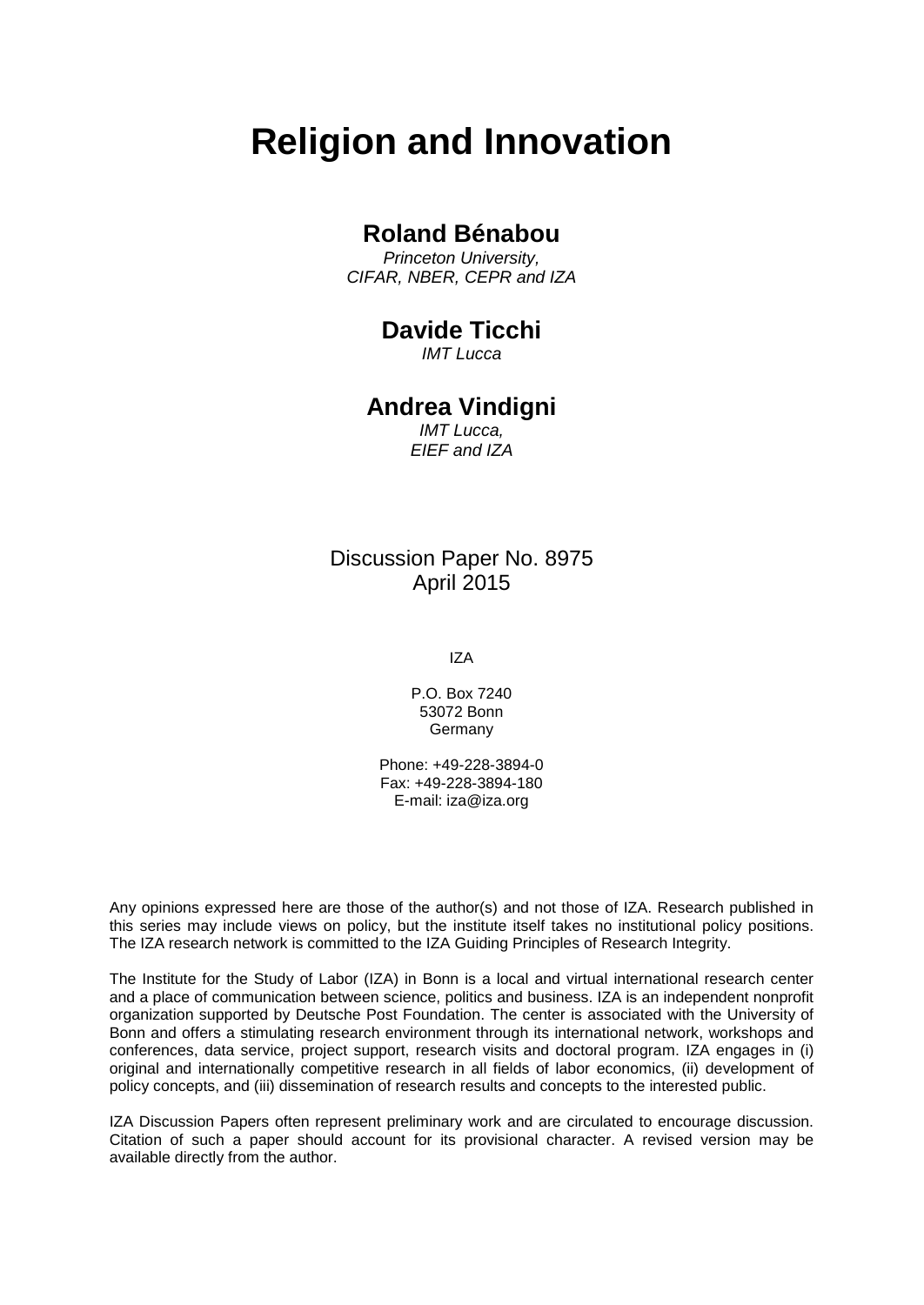IZA Discussion Paper No. 8975 April 2015

# **ABSTRACT**

# **Religion and Innovation[\\*](#page-1-0)**

In earlier work (Bénabou, Ticchi and Vindigni 2013) we uncovered a robust negative association between religiosity and patents per capita, holding across countries as well as US states, with and without controls. In this paper we turn to the individual level, examining the relationship between religiosity and a broad set of pro- or anti-innovation attitudes in all five waves of the World Values Survey (1980 to 2005). We thus relate eleven indicators of individual openness to innovation, broadly defined (e.g., attitudes toward science and technology, new versus old ideas, change, risk taking, personal agency, imagination and independence in children) to five different measures of religiosity, including beliefs and attendance. We control for all standard socio-demographics as well as country, year and denomination fixed effects. Across the fifty-two estimated specifications, greater religiosity is almost uniformly and very significantly associated to less favorable views of innovation.

JEL Classification: D83, O31, O35, O43, Z1, Z12

Keywords: innovation, creativity, science, technical progress, ideas, risk-taking, growth, religion, beliefs, attitudes, values, tolerance, dogma, culture

Corresponding author:

Roland Bénabou Department of Economics Princeton University 320 Bendheim Hall Princeton, NJ 08544 USA E-mail: [rbenabou@princeton.edu](mailto:rbenabou@princeton.edu)

This paper was prepared for the 2015 American Economic Review Papers and Proceedings. We are grateful to Sascha Becker, Carlo Dal Maso and Andrei Shleifer for valuable comments, and to Alessandro Belmonte for excellent research assistance. Bénabou gratefully acknowledges financial support from CIFAR, Ticchi from the MIUR (PRIN 2009) and Vindigni from CRISIS LAB and Collegio Carlo Alberto, as well as hospitality from MIT and EIEF.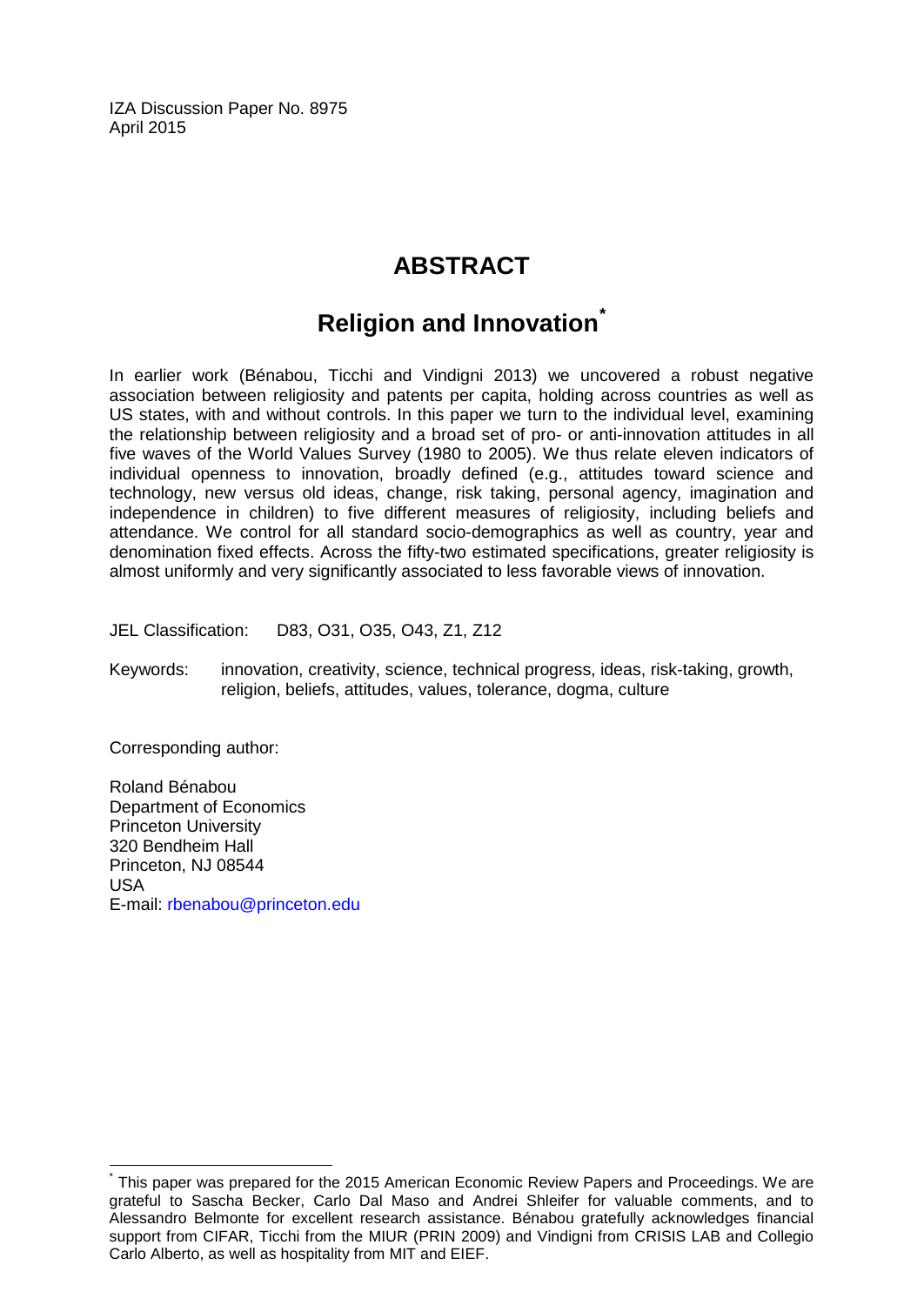Nihil Sub Sole Novum. (Ecclesiastes 1:9)

#### 1 Introduction

It would be surprising -perhaps even a miracle- if a social phenomenon as complex as religion had unambiguous effects on economic growth and welfare, rather than relating to it through numerous channels and generating tradeoffs.<sup>1</sup> Two main mechanisms have been emphasized in the economics literature, both with generally positive effects: social norms and trust on one hand, literacy and education on the other. In this and related work we explore a novel one, namely the relationship between *religiosity* and *innovation* -both as an individual propensity and as an aggregate outcome- and find it to be robustly negative.

Guiso, Sapienza and Zingales (2003), using the World Values Survey (WVS), found more religious persons to be more trusting –of other people, public institutions, and market outcomes- as well as more trustworthy: less willing to break the law, accept a bribe, cheat on taxes, and the like. Theoretical models, similarly, have emphasized how beliefs in divine rewards and punishments (or a Calvinistic desire to self-signal one's predestined fate) can induce individuals to behave less opportunistically and more cooperatively, which can in turn make such beliefs self-sustaining at the social level.<sup>2</sup>

Religiosity thus seems to be associated to what Guiso et al. describe as certain "societal attitudes... conducive to higher productivity and growth."<sup>3</sup> The ultimate driver of long-run growth, on the other hand, is technical progress and more generally the whole spectrum of *innovation*: from advances in basic science to the diffusion of new technologies (e.g., Mokyr  $(2004)$ ), economic practices and even social change, such as the inclusion of women in production and idea-creation. It therefore seems equally important to examine the extent to which religious beliefs, values and institutions may be conducive

<span id="page-3-0"></span> $1\text{In a cross-country analysis}$ , Barro and McCleary (2003) find mixed results: belief in heaven and hell has a positive effect on growth, whereas religious attendance has a negative one.

<span id="page-3-1"></span><sup>&</sup>lt;sup>2</sup>Bénabou and Tirole (2006, 2011), Levy and Razin (2012).

<span id="page-3-2"></span> $3$ The relationship with education is much more contrasted and complex; see Section 5 for details.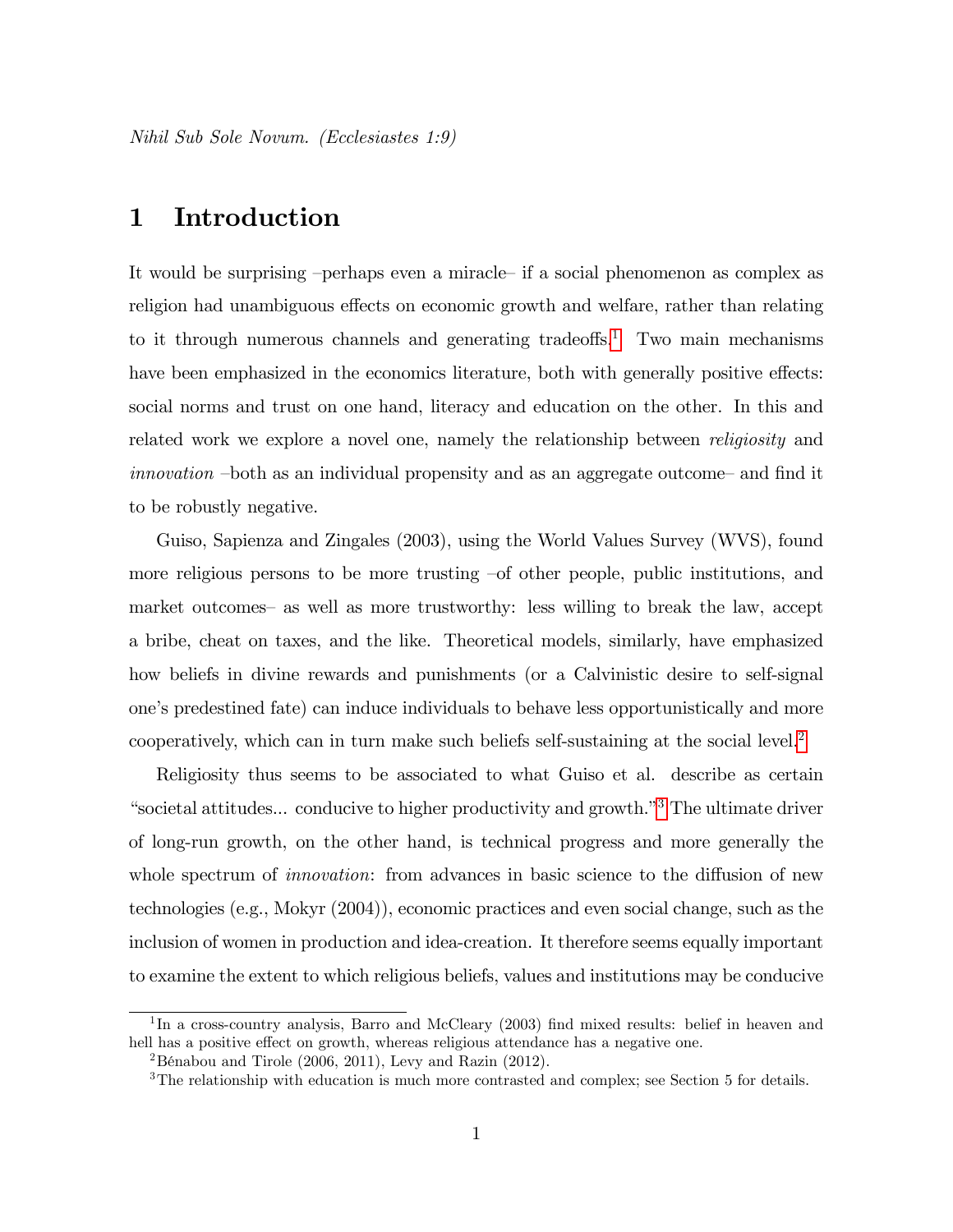or detrimental to creativity and innovation. Doing so means, in a sense, revisiting with modern methodologies the age-old theme of religion's often tense relationship with science, free thought and disruptively novel ideas.

#### 2 Religion and Innovation: Countries and U.S. States

In BÈnabou, Ticchi and Vindigni (2013), we uncovered a striking fact: across countries as well as across U.S. states, there is a significant *negative relationship* between *religiosity* and innovation, where the latter is measured by (log) patents per capita. Although previously unnoticed in the literatures on growth/innovation and on the economics of religion, this finding is very robust: the results hold for alternative measures of religiosity (the same five that will be used here) and persist after controlling for income per capita, population, fraction with tertiary education, patent-rights protection, foreign investment and (across countries) religious freedom.

To analyze the coevolution of religious beliefs and scientific-economic development, we then developed a model with the following key features: (i) the recurrent arrival of discoveries which, if widely diffused, generate productivity gains but sometimes erode existing religious beliefs (a source of utility for some agents) by contradicting important aspects of the doctrine; (ii) a government, endogenously reflecting the interests and strengths of religious versus secular classes, that can allow such ideas and innovations to spread, or act to censor them and impede their diffusion; (iii) a Church or religious sector that can invest in adapting the doctrine to render it more compatible with the new knowledge.

Three types of long-term outcomes emerge. The first is a "Secularization" or "Western-European" regime, with declining religiosity, unimpeded scientific progress, a passive Church and high levels of taxes and secular public spending or redistribution. The second is a "Theocratic" regime with knowledge stagnation, extreme religiosity, a Church that makes no effort to adapt since its beliefs are protected by the state, and also high taxes but now used to subsidize the religious sector. In-between these two is a third,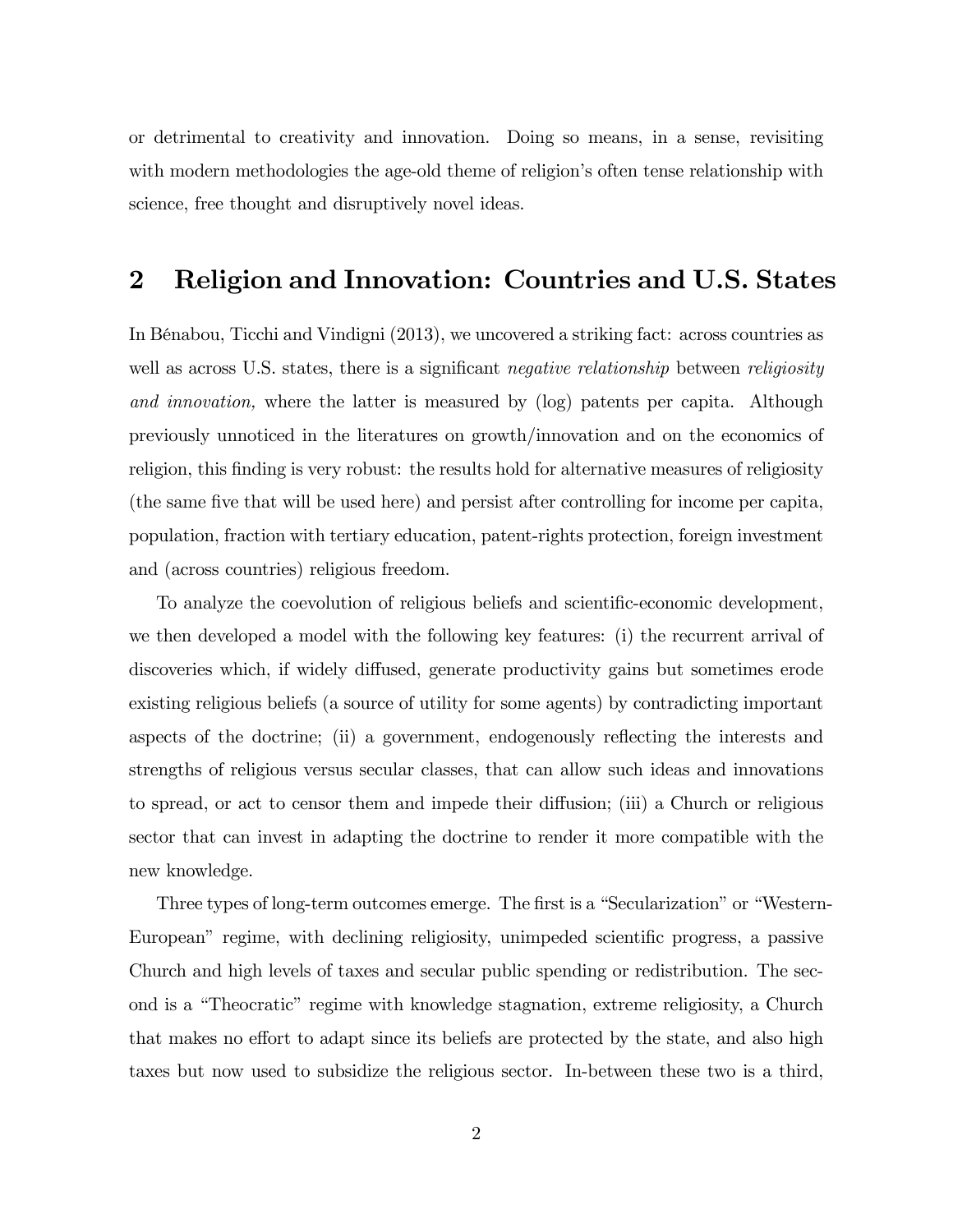<sup>4</sup>American<sup>"</sup> regime, which generally (not always) combines unimpeded scientific progress and stable religiosity within a range where the state does not block new knowledge and the religious sector finds it worthwhile to invest in doctrinal adaptation. This regime features lower taxation than the other two, together with specific exemptions or other policies (e.g., laws regulating behavior) benefiting religious activities and citizens. Examining how strategic coalitions form across both economic and religious/secular lines, we also show that, in this "American" regime, a rise in income inequality can lead the rich to form a "Religious-Right" alliance with the religious poor and start blocking belief-eroding discoveries and ideas.

# 3 Religiosity and Openness to Innovation: People

In this paper we turn to the relationship, at *the individual level*, between religiosity and a broad set of pro- or anti-innovation attitudes. Working with large-scale individual datasets avoids some of the standard problems of cross-country regressions, and the use of a wide spectrum of attitudinal values broadens our investigation of religiosity and innovation beyond patent outcomes, as well as beyond the political-economy channel emphasized in our earlier work.

#### 3.1 Data and Key Variables

Using all available waves of the World Values Survey (1980, 1990, 1995, 2000, and 2005), we regress eleven attitudinal measures of openness to innovation on five alternative measures of religiosity, together with a large number of sociodemographic controls.[4](#page-5-0)

The measures of individual religiosity used are: identifying as a Religious Person, Belief in God, Importance of Religion and Importance of God in your life, and finally

<span id="page-5-0"></span><sup>&</sup>lt;sup>4</sup>Our focus is with attitudes within the general public. There is also a (highly US-centered) sociology literature on the religious beliefs of scientists and other academics (who, as a whole, are considerably less religious than average), including how these may or may not differ across disciplines, remain stable over time, or result from self-selection versus training. Ecklund and Scheitle (2007) offer a good recent survey and empirical study.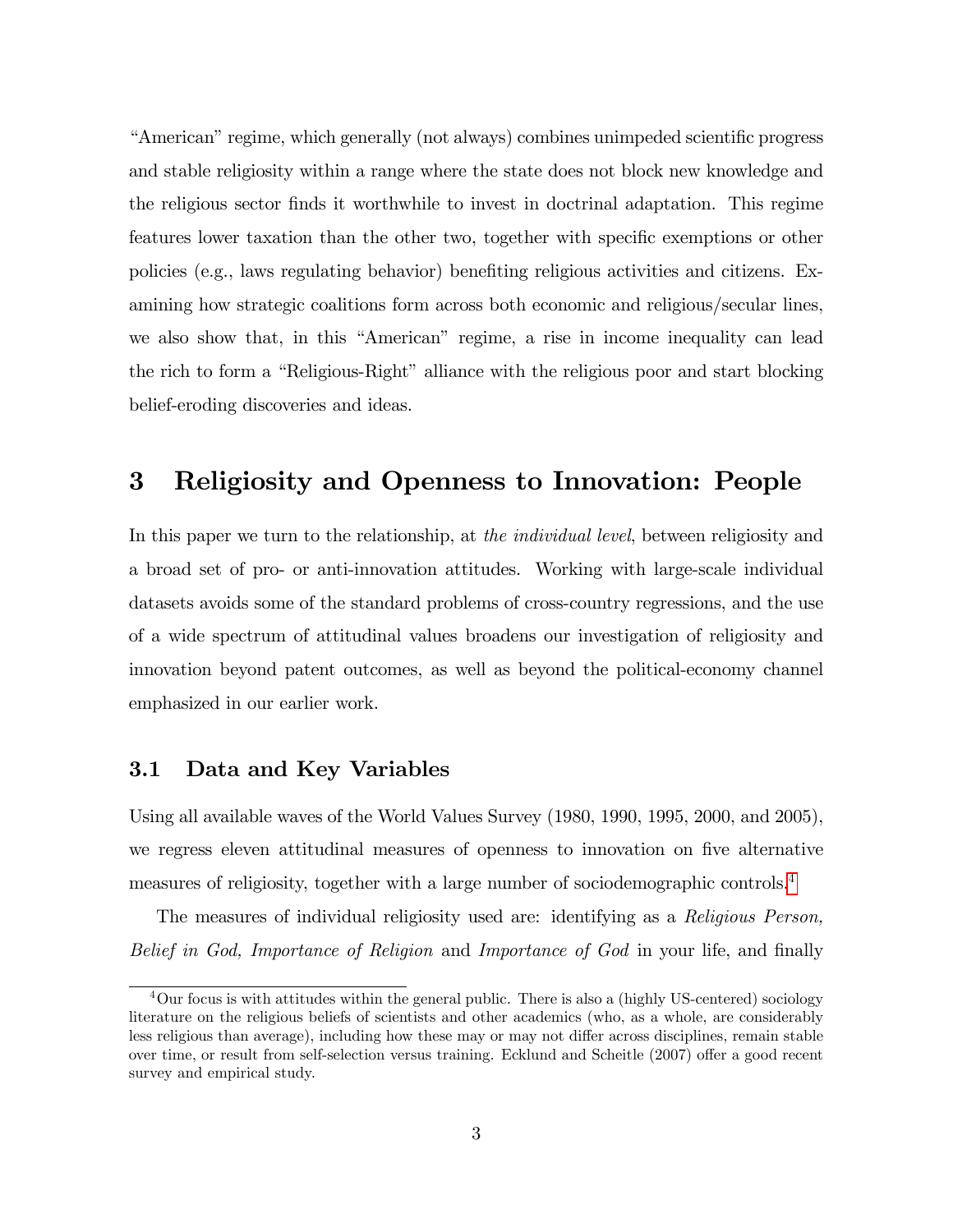Church Attendance. All signs are (re)normalized so that higher values correspond to being more religious. Individual-level controls for which we will report estimated coefficients include Age, Gender, self-identified Social Class, Education level and Income  $level.<sup>5</sup>$  $level.<sup>5</sup>$  $level.<sup>5</sup>$ 

We also include religion-specific dummies at the very fine level of detail provided by the WVS (almost 90) but do not report them in this version, for two reasons. First, our primary aim is to examine the effects of *religiosity as a general phenomenon*, and only later on detail possible differences across faiths.<sup>[6](#page-6-1)</sup> Moreover, the latter step will require aggregating the WVS's numerous denominations of the WVS into a more manageable 10 or so major religions. Further controls in all our regressions (coefficients also not reported) include dummies for the size of the town in which the individual lives, country dummies, and year dummies.<sup>[7](#page-6-2)</sup>

Turning now to left-hand-side variables, we use three main categories, corresponding roughly to concentric circles around the core issue of scientific and technical innovation.

1. Attitudes toward science and technology. We use respondents' levels of (dis)agreement with the following three questions:

(i) "We depend too much on science and not enough on faith"  $(E220)$ .

(ii) "Science and technology make our way of life change too fast"  $(E219)$ .

(iii) "The world is better off because of science and technology" ( $E234$ ).

2. Attitudes toward new ideas, change, and risk-taking. The next five variables capture a personís more general openness or aversion to novelty and change, originating from themselves or others.

The first two focus on general novelty and personal creativity:

(i) Judging which are better, "Ideas that stood the test of time" or "New ideas" (E046).

<span id="page-6-0"></span><sup>&</sup>lt;sup>5</sup>For the last three we use the cardinal value of the WVS index (as in, e.g., Guiso et al. (2003)). Including separate a dummy for each category leads to similar results.

<span id="page-6-2"></span><span id="page-6-1"></span> $6$ Our results on religiosity are robust to including or dropping the denominational dummies.

 $7$ The regression results including all the coefficients on all (nearly 100) control variables and dummies are not reported here due to space constraints, but are available from the authors upon request.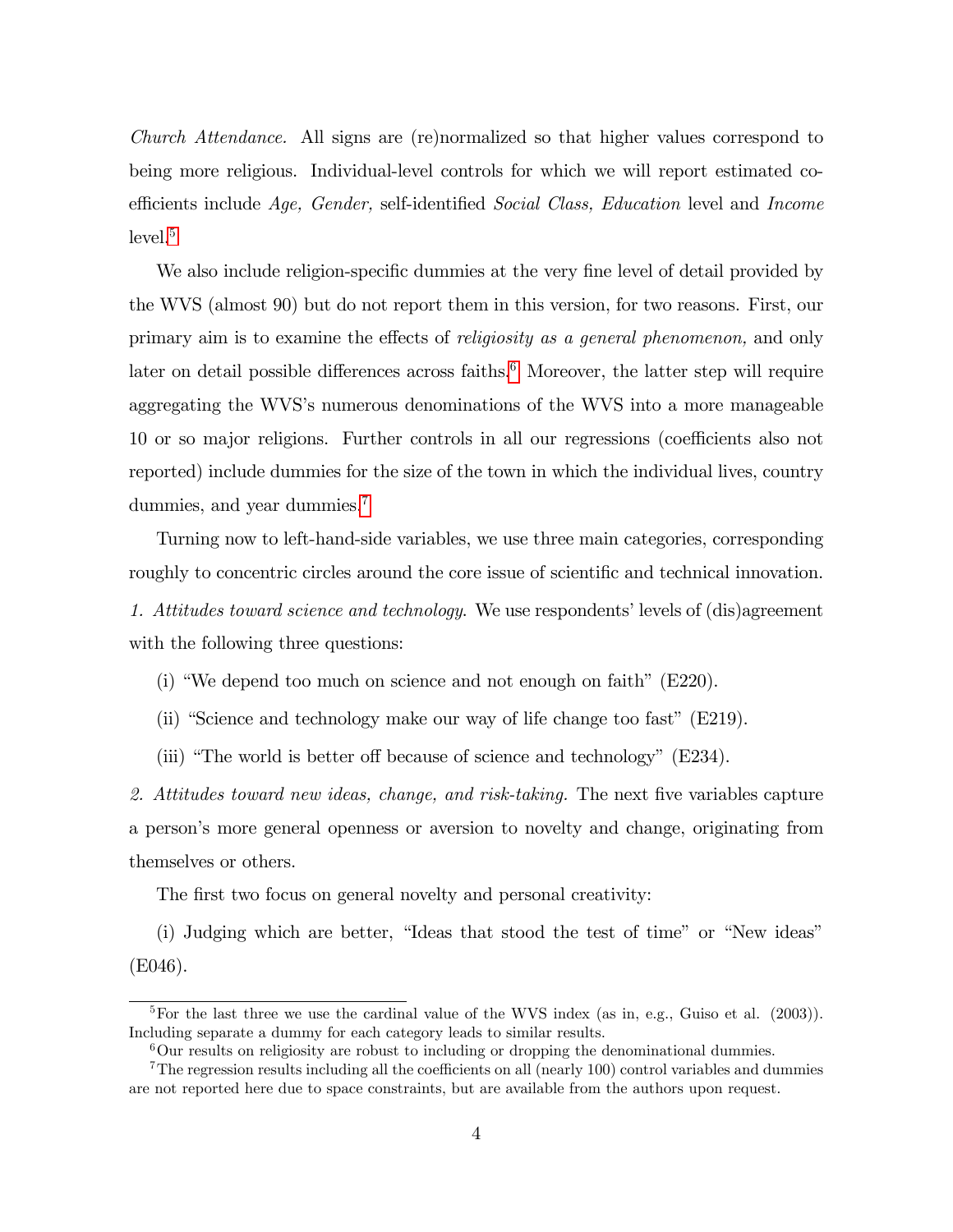(ii) Self-recognition in a hypothetical other described as  $\mathrm{H}$  is important to this person to think up new ideas and be creative; to do things one's own way" (A189).

The next two questions deal with attitudes toward general change and risk-taking:

(iii) "I worry about difficulties changes may cause", versus "I welcome possibilities that something new is beginning"  $(E047)$ .

 $(iv)$  Self-recognition in a hypothetical other described as "Adventure and taking risks" are important to this person; to have an exciting life" (A195).

The fifth variable captures the respondent's perceived "locus of control":

 $(v)$  Agreement with "Everything is determined by fate", versus "People shape their fate themselves"  $(F198)$ .

3. Child qualities. WVS respondents were given a list of eleven "Qualities that children can be encouraged to learn at home," and asked to pick the five they considered ìespecially importantî. We selected those most directly related to our inquiry, namely Imagination (A034), Independence (A029) and Determination / Perseverance (A039).

For convenience, all eleven attitudinal variables are (re)normalized so that higher values correspond to being more open to science, innovation, change, imagination, etc.

#### 4 Results

#### 4.1 Science and Technology

For two of the three attitudinal variables examined in Table 1, all five measures of religiosity are consistently associated with more negative views of scientific progress. As shown in Columns 1-8, someone who identifies as a *Religious Person*, or who reports a greater Importance of Religion, Importance of God or Church Attendance, is significantly more likely  $(p < 1\%)$  to think that "we depend too much on science and not enough on faith" and that they "make life change too fast". For the third question –whether the "world is better off because of science and technology" – on the other hand, the estimated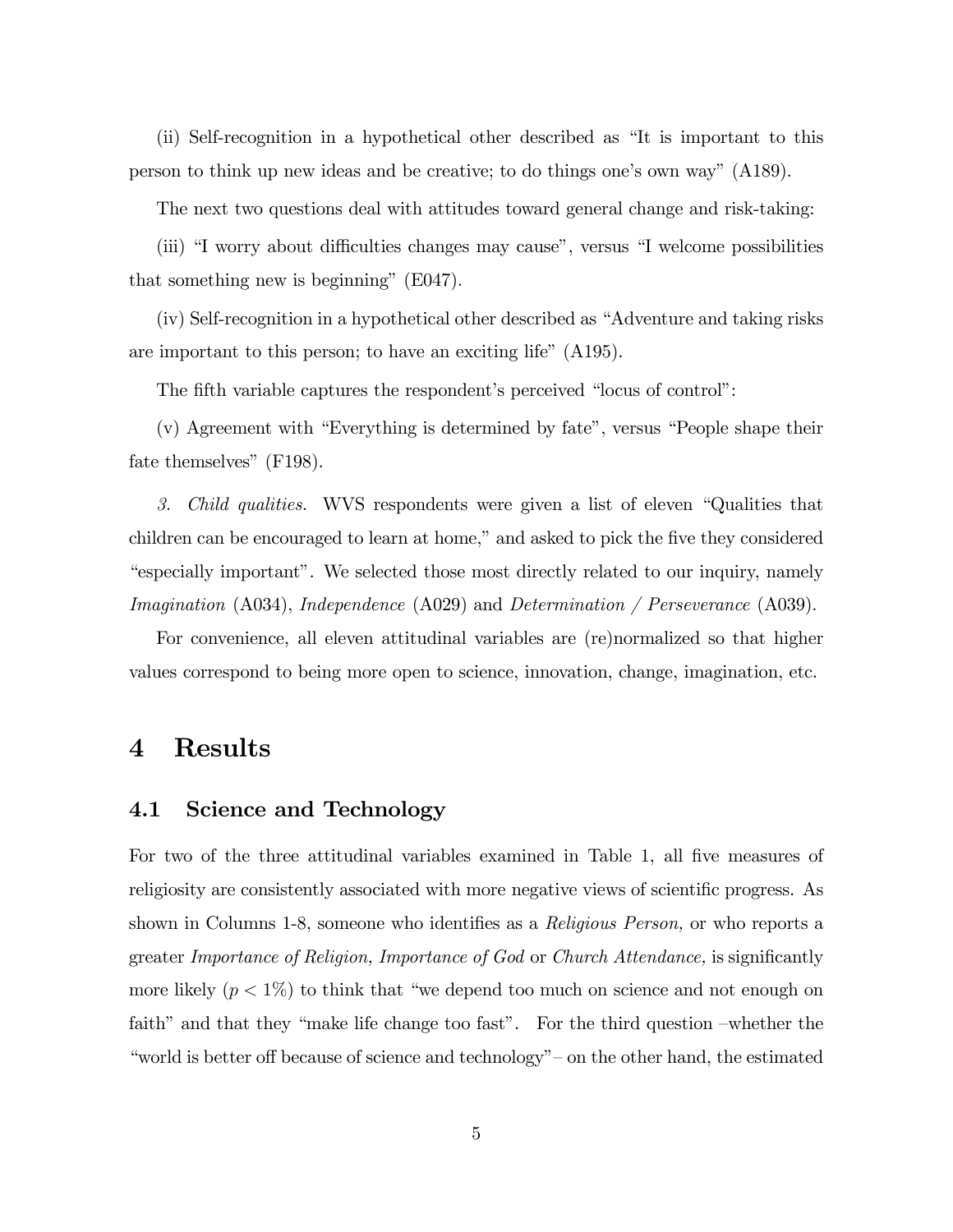# Table 1: Attitudes Toward Science and Technology

|                            | (1)                               | (2)                    | (3)                    | (4)                                | (5)                              | (6)                                | (7)                     | (8)                    | (9)                    | (10)                   | (11)                   | (12)                   |
|----------------------------|-----------------------------------|------------------------|------------------------|------------------------------------|----------------------------------|------------------------------------|-------------------------|------------------------|------------------------|------------------------|------------------------|------------------------|
| Dependent                  | Too much                          | Too much               | Too much               | Too much                           | Science &                        | Science &                          | Science &               | Science &              | Science &              | Science &              | Science &              | Science &              |
| variable:                  | dependence                        | dependence             | dependence             | dependence                         | technology                       | technology                         | technology              | technology             | technology             | technology             | technology             | technology             |
|                            | on science                        | on science             | on science             | on science                         | change life                      | change life                        | change life             | change life            | make world             | make world             | make world             | make world             |
|                            | vs faith:<br>disagree             | vs faith:<br>disagree  | vs faith:<br>disagree  | vs faith:<br>disagree              | too fast:<br>disagree            | too fast:<br>disagree              | too fast:<br>disagree   | too fast:<br>disagree  | better off:            | better off:            | better off:            | better off:<br>agree   |
|                            | (E220m)                           | (E220m)                | (E220m)                | (E220m)                            | (E219m)                          | (E219m)                            | (E219m)                 | (E219m)                | agree<br>(E234)        | agree<br>(E234)        | agree<br>(E234)        | (E234)                 |
| Religious                  | $-0.232$ **                       |                        |                        |                                    | $-0.181$ <sup>**</sup>           |                                    |                         |                        | 0.032                  |                        |                        |                        |
| person                     | (0.047)                           |                        |                        |                                    | (0.039)                          |                                    |                         |                        | (0.039)                |                        |                        |                        |
|                            |                                   |                        |                        |                                    |                                  |                                    |                         |                        |                        |                        |                        |                        |
| <i>Importance</i>          |                                   | $-0.419***$            |                        |                                    |                                  | $-0.137***$                        |                         |                        |                        | $-0.019$               |                        |                        |
| of religion                |                                   | (0.024)                |                        |                                    |                                  | (0.021)                            |                         |                        |                        | (0.020)                |                        |                        |
| <i>Importance</i>          |                                   |                        | $-0.144***$            |                                    |                                  |                                    | $-0.094***$             |                        |                        |                        | $0.024***$             |                        |
| of God                     |                                   |                        | (0.009)                |                                    |                                  |                                    | (0.007)                 |                        |                        |                        | (0.007)                |                        |
|                            |                                   |                        |                        |                                    |                                  |                                    |                         |                        |                        |                        |                        |                        |
| Church                     |                                   |                        |                        | $-0.046^{***}\,$                   |                                  |                                    |                         | $-0.007$               |                        |                        |                        | $-0.002$               |
| attendance                 |                                   |                        |                        | (0.009)                            |                                  |                                    |                         | (0.007)                |                        |                        |                        | (0.007)                |
|                            |                                   |                        |                        |                                    |                                  |                                    |                         |                        |                        |                        |                        |                        |
| Female                     | $-0.080$ <sup>**</sup><br>(0.032) | $-0.038$               | $-0.038$<br>(0.032)    | $-0.091^{\ast\ast\ast}$<br>(0.033) | $-0.045$ <sup>*</sup><br>(0.027) | $-0.051$ <sup>*</sup><br>(0.027)   | $-0.025$                | $-0.055$ **<br>(0.028) | $-0.134***$<br>(0.027) | $-0.125***$<br>(0.027) | $-0.139***$<br>(0.027) | $-0.134***$<br>(0.028) |
|                            |                                   | (0.031)                |                        |                                    |                                  |                                    | (0.027)                 |                        |                        |                        |                        |                        |
| Age                        | $-0.004\sp{***}$                  | $-0.002$ **            | $-0.003***$            | $-0.004^{***}\,$                   | $-0.002$ **                      | $-0.002**$                         | $-0.002$ <sup>*</sup>   | $-0.002$ **            | 0.000                  | 0.000                  | $-0.000$               | 0.000                  |
|                            | (0.001)                           | (0.001)                | (0.001)                | (0.001)                            | (0.001)                          | (0.001)                            | (0.001)                 | (0.001)                | (0.001)                | (0.001)                | (0.001)                | (0.001)                |
|                            |                                   |                        |                        |                                    |                                  |                                    |                         |                        |                        |                        |                        |                        |
| Education                  | $-0.006$                          | $-0.008$               | $-0.007$               | 0.002                              | $-0.047***$                      | $-0.049***$                        | $-0.048***$             | $-0.042***$            | $0.056***$             | $0.057***$             | $0.057***$             | $0.059***$             |
|                            | (0.009)                           | (0.009)                | (0.009)                | (0.009)                            | (0.007)                          | (0.007)                            | (0.007)                 | (0.007)                | (0.007)                | (0.007)                | (0.007)                | (0.008)                |
| Social class               | $-0.037$ <sup>*</sup>             | $-0.038$ <sup>*</sup>  | $-0.032$               | $-0.048$ **                        | 0.004                            | 0.003                              | 0.010                   | 0.004                  | 0.028                  | $0.029$ <sup>*</sup>   | 0.026                  | $0.043***$             |
|                            | (0.020)                           | (0.020)                | (0.020)                | (0.021)                            | (0.017)                          | (0.017)                            | (0.017)                 | (0.018)                | (0.018)                | (0.018)                | (0.017)                | (0.018)                |
|                            |                                   |                        |                        |                                    |                                  |                                    |                         |                        |                        |                        |                        |                        |
| <i>Income</i>              | $0.042***$                        | $0.038***$             | $0.035***$             | $0.044***$                         | $0.015***$                       | $0.016**$                          | 0.013                   | $0.018***$             | $0.074***$             | $0.075***$             | $0.076***$             | $0.069***$             |
|                            | (0.009)                           | (0.009)                | (0.009)                | (0.010)                            | (0.008)                          | (0.008)                            | (0.008)                 | (0.008)                | (0.008)                | (0.008)                | (0.008)                | (0.008)                |
|                            |                                   |                        |                        |                                    |                                  |                                    |                         |                        |                        |                        |                        | $4.746***$             |
| Constant                   | $-6.435***$<br>(0.290)            | $-7.960***$<br>(0.297) | $-5.908***$<br>(0.293) | $-6.829***$<br>(0.312)             | $-7.520***$<br>(0.247)           | $-8.051^{\ast\ast\ast}$<br>(0.256) | $-7.146$ ***<br>(0.250) | $-7.703***$<br>(0.267) | 4.743***<br>(0.204)    | $4.674***$<br>(0.216)  | $4.660***$<br>(0.205)  | (0.227)                |
| <i><b>Observations</b></i> | 31978                             | 32512                  | 32466                  | 30427                              | 32413                            | 32983                              | 32921                   | 30883                  | 32651                  | 33199                  | 33162                  | 31198                  |
| Adjusted $R^2$             | 0.140                             | 0.148                  | 0.149                  | 0.141                              | 0.067                            | 0.067                              | 0.072                   | 0.069                  | 0.098                  | 0.096                  | 0.098                  | 0.094                  |
|                            |                                   |                        |                        |                                    |                                  |                                    |                         |                        |                        |                        |                        |                        |

OLS estimates. Robust standard errors in parentheses. \*Significant at 10%; \*\*significant at 5%; \*\*\*significant at 1%. All regressions include controls (not reported) for country, town size, religious denomination and year. *Belief in God* has not been included because of the absence of observations.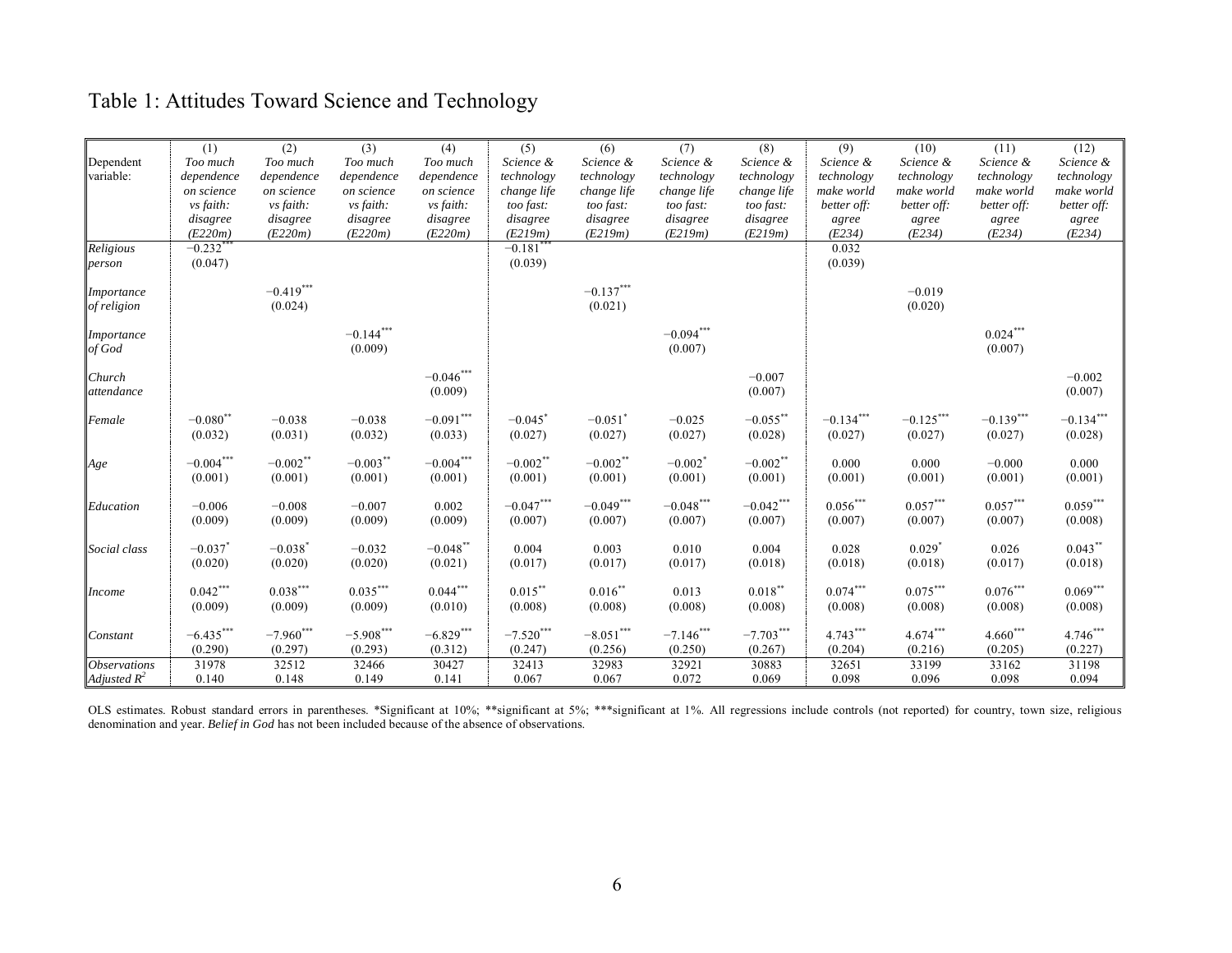coefficients vary in sign across measures of religiosity and are generally not significant: see Columns 9-12.

Among the main controls, having higher *Income*, a lower *Age* and being *Male* always have the expected "pro-science" sign, with high significance. So does *Education* in seven out of the twelve columns, but in one it has the opposite sign and in four others it is not significant. Social Class has an inconsistent sign and is often not significant.

#### 4.2 New Ideas, Change and Risk-Taking

We turn in Tables 2a-2b to five more general indicators of openness to new ideas, change, risk-taking and agency. Of the five pro-novelty attitudes, four have a consistently negative and almost always highly significant relationships to each of the five indicators of religiosity. Such is the case for "New Ideas Better than Old Ones", "Importance of Risk Taking", belief that "People Shape their Own Fate" and "Welcoming vs. Worrying *about Change*". The one exception is self-identification with a person described as attaching high importance to "Having New ideas and Being Creative", for which religiosity measures have a positive and significant effect.

While it should certainly be kept in mind as a caveat to the other results, this is in fact the *only one* among the eleven "innovation-friendliness" variables analyzed in the paper for which the negative relationship with religiosity reverses, thus representing somewhat of a puzzle.<sup>8</sup>

Throughout Tables 2a-2b, *Income, Education* and *Social Class* always have the predicted signs and high significance. Similarly, Female is always associated with a lower taste for risk (in line with the experimental literature) and novelty-seeking. Note, finally, that the last five columns of Table 2b use the same variable (*Welcome Change*) as the preceding five, but with a more restricted set of control variables, for which we are able

<span id="page-9-0"></span> $8$ One also notes that: (i) the raw correlations of E047 with religiosity indicators are significantly negative; (ii) Unlike the other ten attitudinal questions, its distribution is highly skewed: 75% of people respond "very much like" to "somewhat like", far fewer "a little like", and almost none "not like/not at all like". Whether this variable's extreme skewness bears some relationship to the atypical results obtained with it, or whether the reason lies elsewhere, will be worth examining further.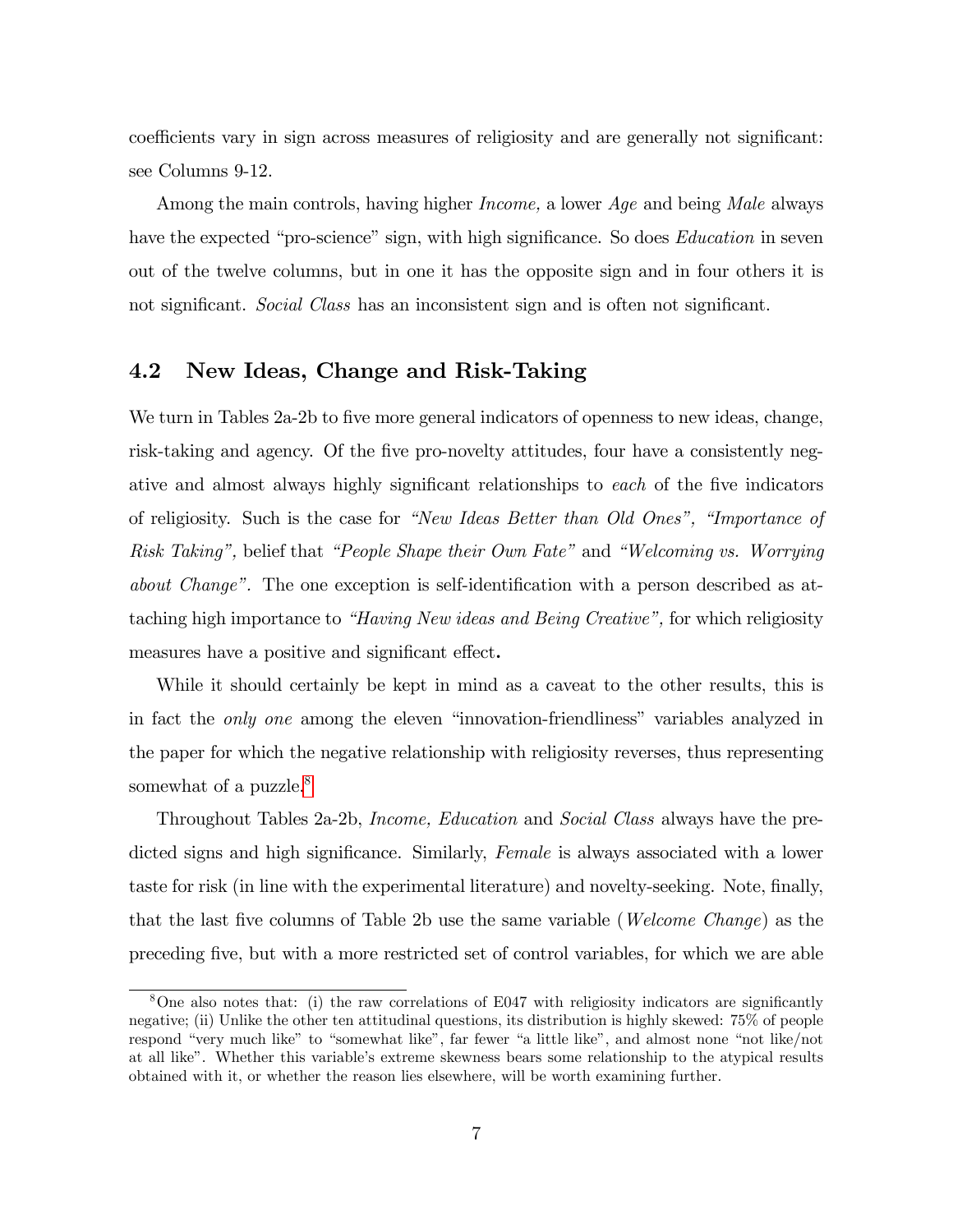### Table 2a: Attitudes Toward New vs. Old Ideas, Creativity, and Risk-Taking

|                     | (1)                  | (2)                     | (3)                  | (4)           | (5)             | (6)              | (7)                    | (8)         | (9)              | (10)            | (11)          | (12)                    | (13)                  | (14)               | (15)          |
|---------------------|----------------------|-------------------------|----------------------|---------------|-----------------|------------------|------------------------|-------------|------------------|-----------------|---------------|-------------------------|-----------------------|--------------------|---------------|
| Dependent           | New                  | New                     | New                  | New           | New             | Imp. of          | Imp. of                | Imp. of     | Imp. of          | Imp. of         | Imp. of       | Imp. of                 | Imp. of               | Imp. of            | Imp. of       |
| variable:           | ideas                | ideas                   | ideas                | ideas         | ideas           | new ideas        | new ideas              | new ideas   | new ideas        | new ideas       | adventure     | adventure               | adventure             | adventure          | adventure     |
|                     | are better           | are better              | are better           | are better    | are better      | & being          | & being                | & being     | & being          | & being         | & risk        | & risk                  | $&$ risk              | $&$ risk           | & risk        |
|                     | than old:            | than old:               | than old:            | than old:     | than old:       | creative:        | creative:              | creative:   | creative:        | creative:       | taking:       | taking:                 | taking:               | taking:            | taking:       |
|                     | agree                | agree                   | agree                | agree         | agree           | agree            | agree                  | agree       | agree            | agree           | agree         | agree                   | agree                 | agree              | agree         |
|                     | (E046)               | (E046)                  | (E046)               | (E046)        | (E046)          | (Al89m)          | (A189m)                | (Al89m)     | (A189m)          | (A189m          | (A195m)       | (A195m)                 | (A195m)               | (A195m)            | (A195m)       |
| Religious           | $-0.197***$          |                         |                      |               |                 | $0.073***$       |                        |             |                  |                 | $-0.094$ **   |                         |                       |                    |               |
| person              | (0.037)              |                         |                      |               |                 | (0.020)          |                        |             |                  |                 | (0.023)       |                         |                       |                    |               |
| <i>Importance</i>   |                      | $-0.013$                |                      |               |                 |                  | $0.039***$             |             |                  |                 |               | $-0.038***$             |                       |                    |               |
| of religion         |                      | (0.017)                 |                      |               |                 |                  | (0.011)                |             |                  |                 |               | (0.012)                 |                       |                    |               |
|                     |                      |                         |                      |               |                 |                  |                        |             |                  |                 |               |                         |                       |                    |               |
| <b>Belief</b>       |                      |                         | $-0.131$ **          |               |                 |                  |                        | 0.067       |                  |                 |               |                         | $-0.903$ <sup>*</sup> |                    |               |
| in God              |                      |                         | (0.063)              |               |                 |                  |                        | (0.456)     |                  |                 |               |                         | (0.522)               |                    |               |
| Importance          |                      |                         |                      | $-0.001$      |                 |                  |                        |             | $0.015***$       |                 |               |                         |                       | $-0.022***$        |               |
| of God              |                      |                         |                      | (0.006)       |                 |                  |                        |             | (0.004)          |                 |               |                         |                       | (0.004)            |               |
|                     |                      |                         |                      |               |                 |                  |                        |             |                  |                 |               |                         |                       |                    |               |
| Church              |                      |                         |                      |               | $-0.022***$     |                  |                        |             |                  | $0.024\sp{***}$ |               |                         |                       |                    | $-0.006$      |
| attendance          |                      |                         |                      |               | (0.007)         |                  |                        |             |                  | (0.004)         |               |                         |                       |                    | (0.004)       |
|                     |                      |                         |                      |               |                 |                  |                        |             |                  |                 |               |                         |                       |                    |               |
| Female              | $-0.084$ **          | $-0.098^{\ast\ast\ast}$ | $-0.105***$          | $-0.098***$   | $-0.082***$     | $-0.141$ ***     | $-0.146$ ***           | $-0.156***$ | $-0.146$ ***     | $-0.139***$     | $-0.309***$   | $-0.314***$             | $-0.299***$           | $-0.310***$        | $-0.317***$   |
|                     | (0.028)              | (0.027)                 | (0.028)              | (0.028)       | (0.027)         | (0.014)          | (0.014)                | (0.049)     | (0.014)          | (0.015)         | (0.016)       | (0.016)                 | (0.060)               | (0.016)            | (0.017)       |
| Age                 | $-0.018***$          | $-0.018^{\ast\ast\ast}$ | $-0.018***$          | $-0.018***$   | $-0.018***$     | $-0.005^{***}\,$ | $-0.005***$            | $-0.004$ ** | $-0.005^{***}\,$ | $-0.005***$     | $-0.016***$   | $-0.016$ ***            | $-0.025***$           | $-0.016***$        | $-0.016***$   |
|                     | (0.001)              | (0.001)                 | (0.001)              | (0.001)       | (0.001)         | (0.001)          | (0.001)                | (0.002)     | (0.001)          | (0.001)         | (0.001)       | (0.001)                 | (0.002)               | (0.001)            | (0.001)       |
|                     |                      |                         |                      |               |                 |                  |                        |             |                  |                 |               |                         |                       |                    |               |
| Education           | $0.013$ <sup>*</sup> | 0.011                   | $0.014$ <sup>*</sup> | 0.012         | 0.010           | $0.059***$       | $0.059***$             | $0.074***$  | $0.059***$       | $0.059***$      | $0.011***$    | $0.012***$              | 0.019                 | $0.012***$         | $0.011\sp{*}$ |
|                     | (0.007)              | (0.007)                 | (0.007)              | (0.007)       | (0.007)         | (0.004)          | (0.004)                | (0.011)     | (0.004)          | (0.004)         | (0.004)       | (0.004)                 | (0.014)               | (0.004)            | (0.005)       |
|                     |                      |                         |                      |               |                 |                  |                        |             |                  |                 |               |                         |                       |                    |               |
| Social class        | $0.054***$           | $0.053^{***}$           | $0.054***$           | $0.053^{***}$ | $0.055***$      | $0.076***$       | $0.075^{\ast\ast\ast}$ | 0.002       | $0.074***$       | $0.080***$      | $0.063^{***}$ | $0.061\overset{***}{ }$ | $-0.018$              | $0.060\sp{^{***}}$ | $0.058***$    |
|                     | (0.017)              | (0.017)                 | (0.017)              | (0.017)       | (0.017)         | (0.009)          | (0.009)                | (0.033)     | (0.009)          | (0.009)         | (0.010)       | (0.010)                 | (0.040)               | (0.010)            | (0.011)       |
|                     | $0.020***$           | $0.025\sp{***}$         | $0.021***$           | $0.025***$    | $0.025\sp{***}$ | $0.018***$       | $0.018***$             | 0.023       | $0.018***$       | $0.016***$      | $0.021***$    | $0.021\overset{***}{ }$ | $0.067\sp{***}$       | $0.021***$         | $0.025***$    |
| Income              | (0.007)              | (0.007)                 | (0.007)              | (0.007)       | (0.007)         | (0.004)          | (0.004)                | (0.016)     | (0.004)          | (0.004)         | (0.005)       | (0.005)                 | (0.020)               | (0.005)            | (0.005)       |
|                     |                      |                         |                      |               |                 |                  |                        |             |                  |                 |               |                         |                       |                    |               |
| Constant            | $6.928***$           | 5.864***                | $6.040***$           | $5.887***$    | $6.740***$      | $-2.504***$      | $-2.339***$            | $-1.937***$ | $-2.539***$      | $-2.319***$     | $-2.661$ ***  | $-2.827***$             | $-1.403$              | $-2.622***$        | $-2.836***$   |
|                     | (0.631)              | (0.341)                 | (0.346)              | (0.345)       | (0.632)         | (0.123)          | (0.130)                | (0.658)     | (0.124)          | (0.134)         | (0.139)       | (0.146)                 | (0.820)               | (0.142)            | (0.150)       |
| <b>Observations</b> | 40006                | 41508                   | 39276                | 40634         | 41231           | 35008            | 35667                  | 2360        | 35598            | 33279           | 34957         | 35618                   | 2361                  | 35550              | 33249         |
| Adjusted $R^2$      | 0.190                | 0.188                   | 0.195                | 0.191         | 0.190           | 0.099            | 0.099                  | 0.044       | 0.099            | 0.101           | 0.156         | 0.155                   | 0.080                 | 0.155              | 0.164         |

OLS estimates. Robust standard errors in parentheses. \*Significant at 10%; \*\*\*significant at 5%; \*\*\*significant at 1%. All regressions include controls (not reported) for country, town size, religious denomination and year.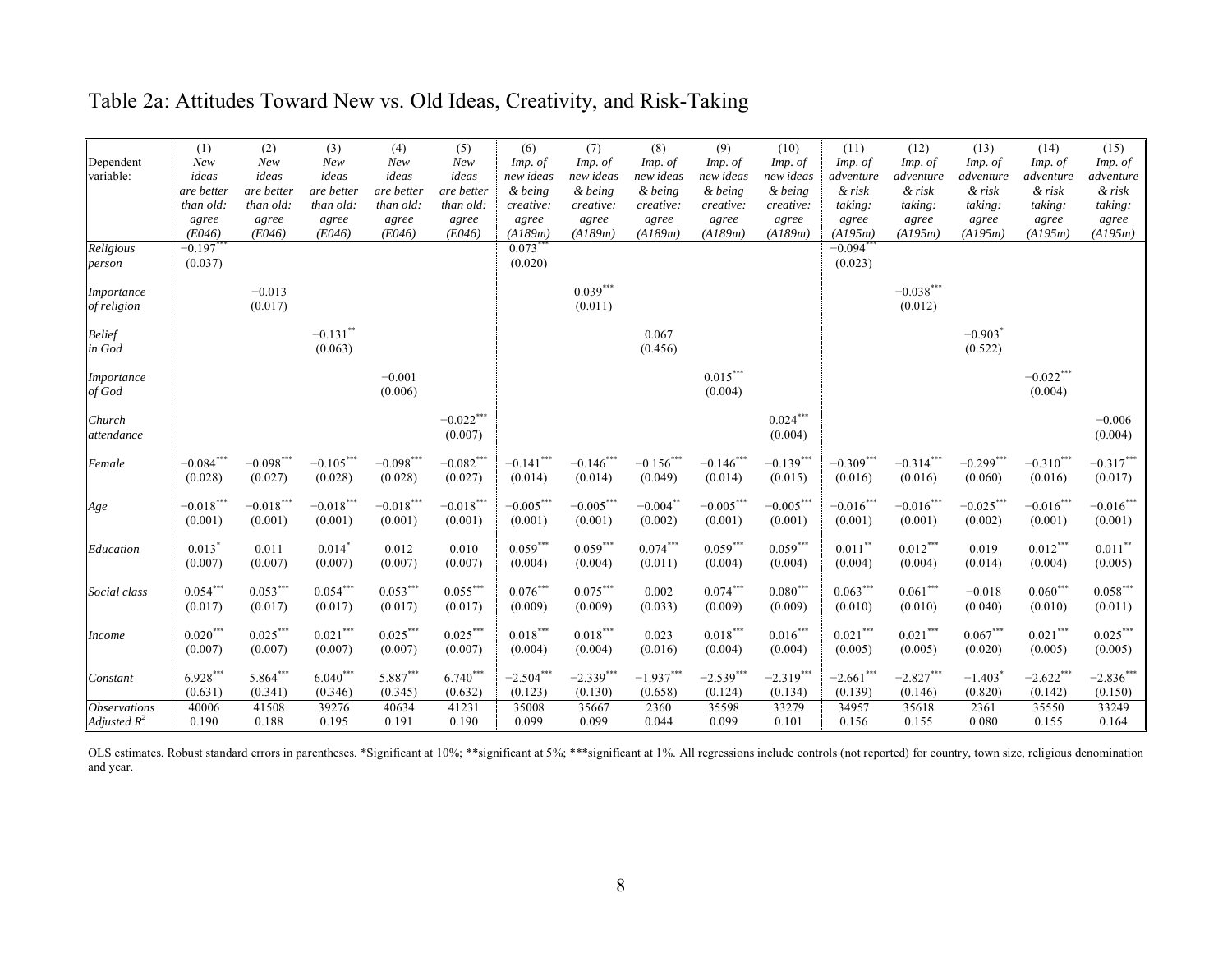### Table 2b: Attitudes Toward Change and Belief in Shaping Own Fate

|                            | (16)                   | (17)                   | (18)                  | (19)          | (20)                   | (21)        | (22)        | (23)                    | (24)                  | (25)             | (26)        | (27)         | (28)        | (29)        | (30)                    |
|----------------------------|------------------------|------------------------|-----------------------|---------------|------------------------|-------------|-------------|-------------------------|-----------------------|------------------|-------------|--------------|-------------|-------------|-------------------------|
| Dependent                  | People                 | People                 | People                | People        | People                 | Attitude    | Attitude    | Attitude                | Attitude              | Attitude         | Attitude    | Attitude     | Attitude    | Attitude    | Attitude                |
| Variable:                  | shape                  | shape                  | shape                 | shape         | shape                  | toward      | toward      | toward                  | toward                | toward           | toward      | toward       | toward      | toward      | toward                  |
|                            | their own              | their own              | their own             | their own     | their own              | change:     | change:     | change:                 | change:               | change:          | change:     | change:      | change:     | change:     | change:                 |
|                            | fate:                  | fate:                  | fate:                 | fate:         | fate:                  | welcome     | welcome     | welcome                 | welcome               | welcome          | welcome     | welcome      | welcome     | welcome     | welcome                 |
|                            | agree                  | agree                  | agree                 | agree         | agree                  | possibility | possibility | possibility             | possibility           | possibility      | possibility | possibility  | possibility | possibility | possibility             |
|                            | (F198)                 | (F198)                 | (F198)                | (F198)        | (F198)                 | (E047)      | (E047)      | (E047)                  | (E047)                | (E047)           | (E047)      | (E047)       | (E047)      | (E047)      | (E047)                  |
| Religious                  | $-0.152$ **            |                        |                       |               |                        | $-0.113$    |             |                         |                       |                  | $-0.171***$ |              |             |             |                         |
| person                     | (0.041)                |                        |                       |               |                        | (0.074)     |             |                         |                       |                  | (0.056)     |              |             |             |                         |
| Importance                 |                        | $-0.163***$            |                       |               |                        |             | $-0.035$    |                         |                       |                  |             | $-0.075***$  |             |             |                         |
| of religion                |                        | (0.021)                |                       |               |                        |             | (0.034)     |                         |                       |                  |             | (0.026)      |             |             |                         |
|                            |                        |                        |                       |               |                        |             |             |                         |                       |                  |             |              |             |             |                         |
| <b>Belief</b>              |                        |                        | $-1.311$ <sup>*</sup> |               |                        |             |             | $-0.437***$             |                       |                  |             |              | $-0.424***$ |             |                         |
| in God                     |                        |                        | (0.750)               |               |                        |             |             | (0.137)                 |                       |                  |             |              | (0.082)     |             |                         |
|                            |                        |                        |                       |               |                        |             |             |                         |                       |                  |             |              |             |             |                         |
| Importance                 |                        |                        |                       | $-0.045***$   |                        |             |             |                         | $-0.019$              |                  |             |              |             | $-0.025***$ |                         |
| of God                     |                        |                        |                       | (0.008)       |                        |             |             |                         | (0.014)               |                  |             |              |             | (0.010)     |                         |
|                            |                        |                        |                       |               |                        |             |             |                         |                       |                  |             |              |             |             |                         |
| Church                     |                        |                        |                       |               | $-0.011$               |             |             |                         |                       | $-0.037***$      |             |              |             |             | $-0.048^{***}\,$        |
| attendance                 |                        |                        |                       |               | (0.007)                |             |             |                         |                       | (0.014)          |             |              |             |             | (0.011)                 |
| Female                     | $-0.275***$            | $-0.260***$            | $-0.410***$           | $-0.264***$   | $-0.298***$            | $-0.198***$ | $-0.170***$ | $-0.134$ **             | $-0.136$ <sup>*</sup> | $-0.136$ **      | $-0.245***$ | $-0.221$ *** | $-0.129$ ** | $-0.208***$ | $-0.166$ ***            |
|                            | (0.029)                | (0.029)                | (0.115)               | (0.029)       | (0.030)                | (0.058)     | (0.058)     | (0.061)                 | (0.061)               | (0.056)          | (0.048)     | (0.047)      | (0.054)     | (0.049)     | (0.046)                 |
|                            |                        |                        |                       |               |                        |             |             |                         |                       |                  |             |              |             |             |                         |
| Age                        | $-0.005***$            | $-0.004***$            | $-0.016$ ***          | $-0.005***$   | $-0.005***$            | $-0.022***$ | $-0.023***$ | $-0.022^{\ast\ast\ast}$ | $-0.022$ ***          | $-0.024^{***}\,$ | $-0.025***$ | $-0.025***$  | $-0.023***$ | $-0.023***$ | $-0.027^{\ast\ast\ast}$ |
|                            | (0.001)                | (0.001)                | (0.005)               | (0.001)       | (0.001)                | (0.002)     | (0.002)     | (0.002)                 | (0.002)               | (0.002)          | (0.002)     | (0.002)      | (0.002)     | (0.002)     | (0.002)                 |
|                            |                        |                        |                       |               |                        |             |             |                         |                       |                  |             |              |             |             |                         |
| Education                  | $0.117***$             | $0.117***$             | $0.080***$            | $0.118^{***}$ | $0.121^{\ast\ast\ast}$ |             |             |                         |                       |                  |             |              |             |             |                         |
|                            | (0.008)                | (0.008)                | (0.026)               | (0.008)       | (0.008)                |             |             |                         |                       |                  |             |              |             |             |                         |
|                            | $0.080^{\ast\ast\ast}$ | $0.081^{\ast\ast\ast}$ | $0.185***$            | $0.082***$    | $0.086***$             |             |             |                         |                       |                  |             |              |             |             |                         |
| Social class               |                        |                        |                       |               |                        |             |             |                         |                       |                  |             |              |             |             |                         |
|                            | (0.019)                | (0.019)                | (0.080)               | (0.019)       | (0.020)                |             |             |                         |                       |                  |             |              |             |             |                         |
| <b>Income</b>              | $0.081***$             | $0.079***$             | 0.047                 | $0.079***$    | $0.081***$             |             |             |                         |                       |                  |             |              |             |             |                         |
|                            | (0.009)                | (0.008)                | (0.040)               | (0.009)       | (0.009)                |             |             |                         |                       |                  |             |              |             |             |                         |
|                            |                        |                        |                       |               |                        |             |             |                         |                       |                  |             |              |             |             |                         |
| Constant                   | $7.088***$             | $6.412***$             | $10.373***$           | $7.265***$    | $6.839***$             | 5.564***    | $4.701***$  | $5.911***$              | $5.690***$            | 5.478***         | 8.158***    | $7.230***$   | $8.286***$  | $8.167***$  | 7.878***                |
|                            | (0.259)                | (0.269)                | (1.181)               | (0.261)       | (0.280)                | (0.736)     | (0.748)     | (0.763)                 | (0.766)               | (0.735)          | (0.115)     | (0.119)      | (0.132)     | (0.128)     | (0.141)                 |
| <i><b>Observations</b></i> | 35919                  | 36577                  | 2360                  | 36533         | 34177                  | 10362       | 10587       | 9580                    | 9758                  | 11277            | 14702       | 15853        | 12132       | 14494       | 16107                   |
| Adjusted $R^2$             | 0.191                  | 0.191                  | 0.029                 | 0.191         | 0.164                  | 0.056       | 0.058       | 0.048                   | 0.049                 | 0.060            | 0.066       | 0.061        | 0.059       | 0.057       | 0.068                   |

OLS estimates. Robust standard errors in parentheses. \*Significant at 10%; \*\*significant at 5%; \*\*\*significant at 1%. All regressions in columns (16)−(20) include controls (not reported) for country, town size, religious denomination and year. Regressions in columns (21)-(25) include controls (not reported) for country, religious denomination and year. Regressions in columns (25)-(30) only include controls (not reported) for country and year, allowing for about a 50% increase in sample size.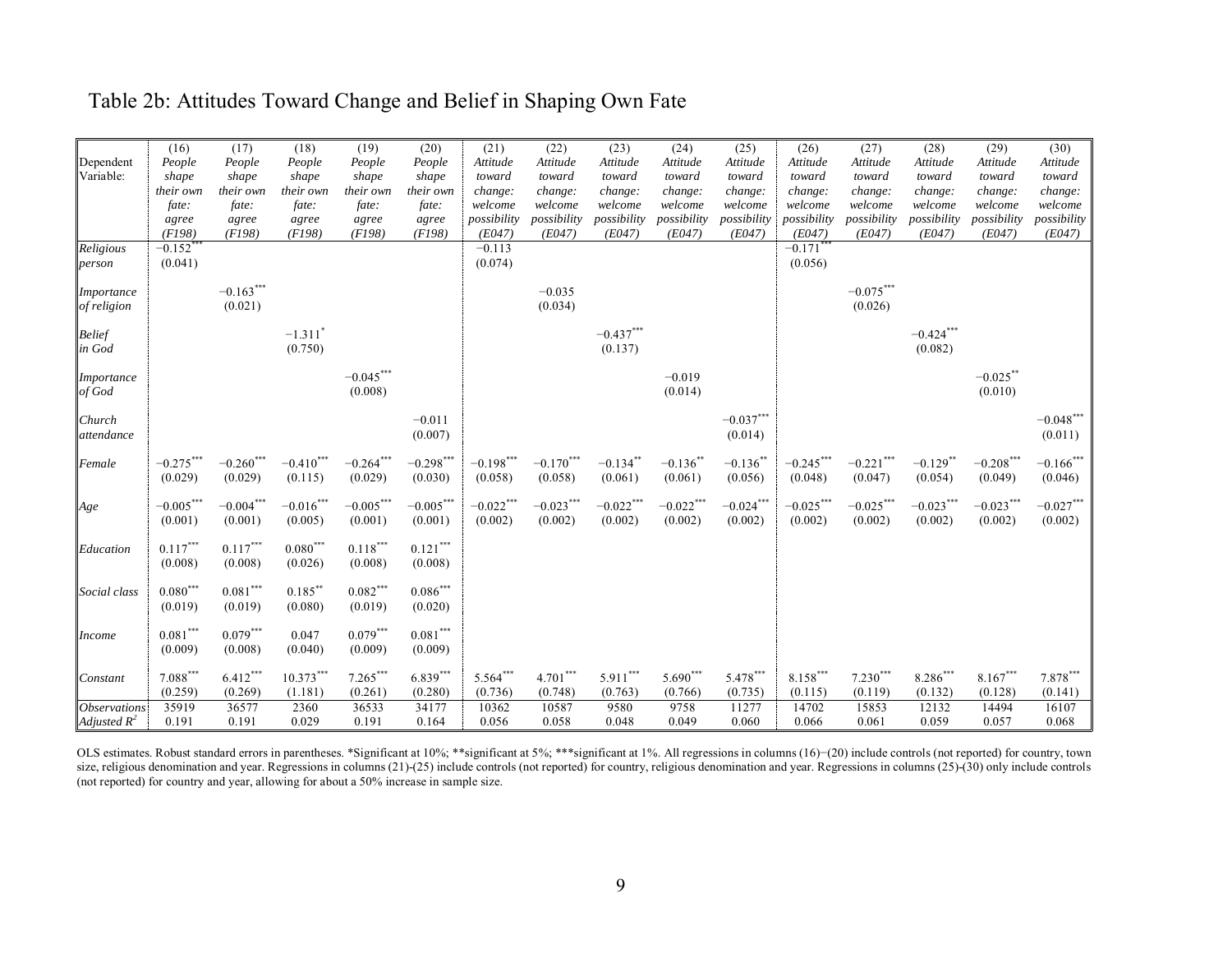to expand the sample size by about 50%.

#### 4.3 Shaping The Minds of Children

We turn now to the traits and qualities which adults think are most important to impart to children. As emphasized in the theoretical and empirical literatures, the most important channel of persistence in cultural beliefs, values and attitudes, is parental transmission –whether directly at home or indirectly through the choices of school (e.g., secular vs. religious) and extracurricular activities, available sources of information (books, media) and residential location determining the set of local role models and peers.

The results, across all fifteen specifications in Table 3, are very clear-cut: all five measures of religiosity are negatively and significantly associated  $(p < 1\%)$  with the importance attached to children having Imagination, Independence, and Determination/Perseverance. Among the main controls, Age, Education and Income have the expected positive and significant coefficients; social class has mostly positive coefficients, but they are often not significant. Women appear to value a child's independence more than males, but their imagination and determination/perseverance less.

### 5 Related literature

• Tolerance and Creativity. Acceptance of new ideas, change, risk, imagination or personal independence is arguably related to the tolerance of differences, be they in beliefs, cultural practices, or lifestyles. Florida  $(2005)$  argues for a link between "social diversity" and innovation, showing that, in the contemporary U.S., the share of coupled gay households in a city's or region's population is a strong predictor of the local concentra-tion of high-tech industries, relative to the national average.<sup>[9](#page-12-0)</sup> At a finer level of detail,

<span id="page-12-0"></span> $9\text{On the theory side, Corneo and Jeanne (2009) model the equilibrium degree of tolerance in society, }$ while Esteban, Levy and Mayoral (2014) study the economic consequences of religious restrictions imposed on everyone's consumption choices.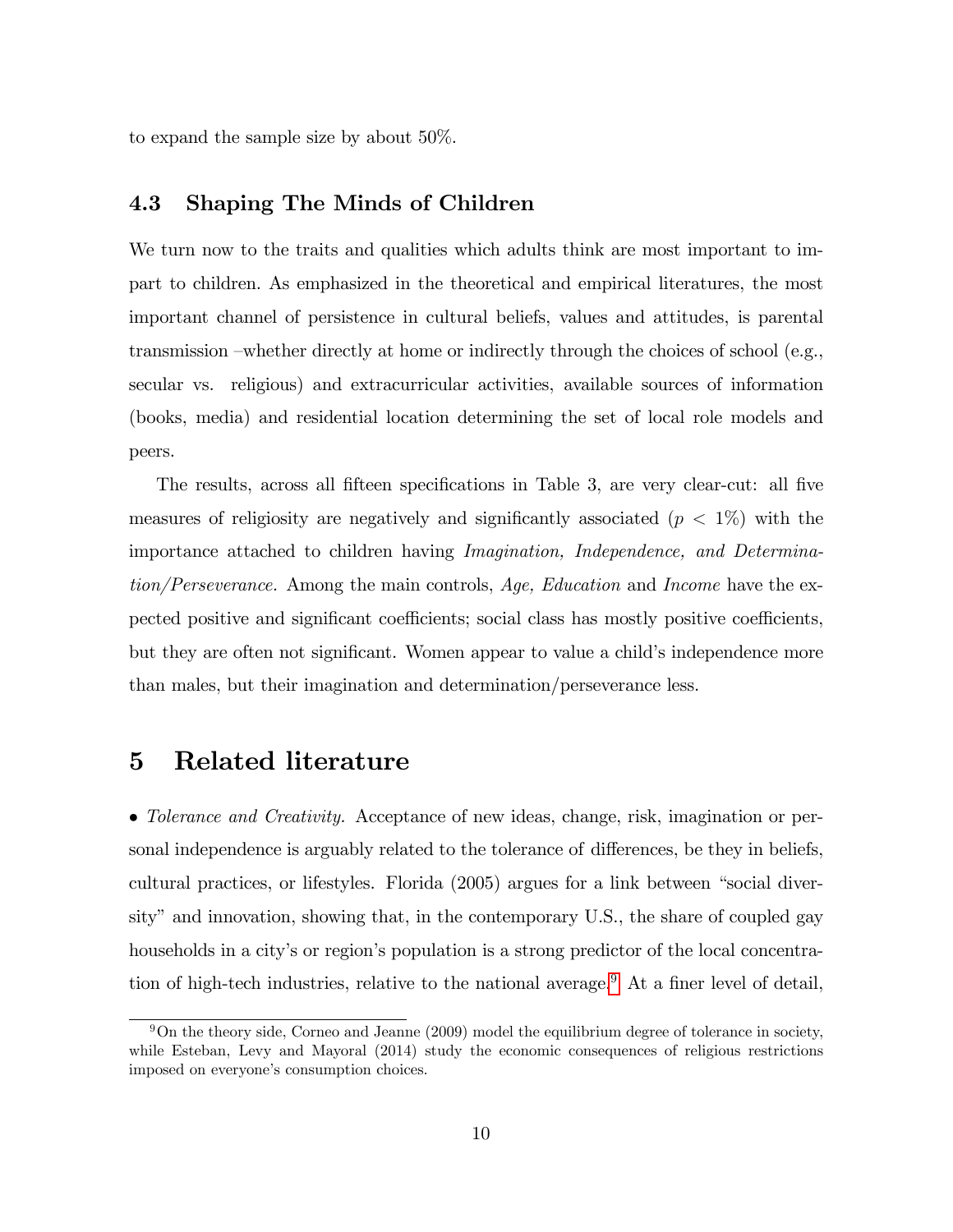| Table 3: Most Important Qualities for Children To Have |  |  |  |  |  |  |
|--------------------------------------------------------|--|--|--|--|--|--|
|--------------------------------------------------------|--|--|--|--|--|--|

|                            | (1)               | (2)                                                                          | (3)         | (4)            | (5)                              | (6)                    | (7)          | (8)          | (9)          | (10)            | (11)                  | (12)                                                                  | (13)                    | (14)                            | (15)             |
|----------------------------|-------------------|------------------------------------------------------------------------------|-------------|----------------|----------------------------------|------------------------|--------------|--------------|--------------|-----------------|-----------------------|-----------------------------------------------------------------------|-------------------------|---------------------------------|------------------|
| Dependent                  | <i>Importance</i> | Importance                                                                   | Importance  | Importance     | Importance                       | Importance             | Importance   | Importance   | Importance   | Importance      | Importance            | Importance                                                            | Importance              | Importance                      | Importance       |
| variable:                  | of child          | of child                                                                     | of child    | of child       | of child                         | of child               | of child     | of child     | of child     | of child        | of child              | of child                                                              | of child                | of child                        | of child         |
|                            |                   | independence independence independence independence independence imagination |             |                |                                  |                        | imagination  | imagination  | imagination  | imagination     |                       | determination determination determination determination determination |                         |                                 |                  |
|                            | (A029)            | (A029)                                                                       | (A029)      | (A029)         | (A029)                           | (A034)                 | (A034)       | (A034)       | (A034)       | (A034)          | (A039)                | (A039)                                                                | (A039)                  | (A039)                          | (A039)           |
| Religious                  | $-0.045$ *        |                                                                              |             |                |                                  | $-0.032$ **            |              |              |              |                 | $-0.041$ <sup>*</sup> |                                                                       |                         |                                 |                  |
| person                     | (0.005)           |                                                                              |             |                |                                  | (0.004)                |              |              |              |                 | (0.005)               |                                                                       |                         |                                 |                  |
|                            |                   |                                                                              |             |                |                                  |                        |              |              |              |                 |                       |                                                                       |                         |                                 |                  |
| <i>Importance</i>          |                   | $-0.040$ ***                                                                 |             |                |                                  |                        | $-0.024***$  |              |              |                 |                       | $-0.047***$                                                           |                         |                                 |                  |
| of religion                |                   | (0.002)                                                                      |             |                |                                  |                        | (0.002)      |              |              |                 |                       | (0.002)                                                               |                         |                                 |                  |
|                            |                   |                                                                              |             |                |                                  |                        |              |              |              |                 |                       |                                                                       |                         |                                 |                  |
| <b>Belief</b>              |                   |                                                                              | $-0.054***$ |                |                                  |                        |              | $-0.038***$  |              |                 |                       |                                                                       | $-0.066^{***}\,$        |                                 |                  |
| in God                     |                   |                                                                              | (0.010)     |                |                                  |                        |              | (0.009)      |              |                 |                       |                                                                       | (0.011)                 |                                 |                  |
|                            |                   |                                                                              |             |                |                                  |                        |              |              |              |                 |                       |                                                                       |                         |                                 |                  |
| <i>Importance</i>          |                   |                                                                              |             | $-0.016^{***}$ |                                  |                        |              |              | $-0.008***$  |                 |                       |                                                                       |                         | $-0.013***$                     |                  |
| of God                     |                   |                                                                              |             | (0.001)        |                                  |                        |              |              | (0.001)      |                 |                       |                                                                       |                         | (0.001)                         |                  |
|                            |                   |                                                                              |             |                |                                  |                        |              |              |              |                 |                       |                                                                       |                         |                                 |                  |
| Church                     |                   |                                                                              |             |                | $-0.009***$                      |                        |              |              |              | $-0.006***$     |                       |                                                                       |                         |                                 | $-0.008^{***}\,$ |
| attendance                 |                   |                                                                              |             |                | (0.001)                          |                        |              |              |              | (0.001)         |                       |                                                                       |                         |                                 | (0.001)          |
|                            |                   |                                                                              |             |                |                                  |                        |              |              |              |                 |                       |                                                                       |                         |                                 |                  |
| Female                     | $0.008*$          | $0.012***$                                                                   | 0.003       | $0.014***$     | $0.007\ensuremath{^{**}}\xspace$ | $-0.010^{***}\,$       | $-0.008***$  | $-0.011***$  | $-0.008***$  | $-0.011***$     | $-0.019***$           | $-0.014***$                                                           | $-0.020^{\ast\ast\ast}$ | $-0.017***$                     | $-0.022***$      |
|                            | (0.003)           | (0.003)                                                                      | (0.004)     | (0.003)        | (0.003)                          | (0.003)                | (0.003)      | (0.003)      | (0.003)      | (0.003)         | (0.003)               | (0.003)                                                               | (0.004)                 | (0.003)                         | (0.003)          |
|                            |                   |                                                                              |             |                |                                  |                        |              |              |              |                 |                       |                                                                       |                         |                                 |                  |
| Age                        | $-0.002***$       | $-0.002***$                                                                  | $-0.002***$ | $-0.002***$    | $-0.002***$                      | $-0.001\sp{***}$       | $-0.001$ *** | $-0.001$ *** | $-0.001$ *** | $-0.001***$     | $-0.001^{***}$        | $-0.001$ ***                                                          | $-0.001^{***}\,$        | $\textcolor{red}{-0.001}^{***}$ | $-0.001***$      |
|                            | (0.000)           | (0.000)                                                                      | (0.000)     | (0.000)        | (0.000)                          | (0.000)                | (0.000)      | (0.000)      | (0.000)      | (0.000)         | (0.000)               | (0.000)                                                               | (0.000)                 | (0.000)                         | (0.000)          |
|                            |                   |                                                                              |             |                |                                  |                        |              |              |              |                 |                       |                                                                       |                         |                                 |                  |
| Education                  | $0.014***$        | $0.014***$                                                                   | $0.017***$  | $0.014***$     | $0.014***$                       | $0.011^{\ast\ast\ast}$ | $0.011***$   | $0.010***$   | $0.011***$   | $0.011\sp{***}$ | $0.018***$            | $0.018***$                                                            | $0.016***$              | $0.018***$                      | $0.019***$       |
|                            | (0.001)           | (0.001)                                                                      | (0.001)     | (0.001)        | (0.001)                          | (0.001)                | (0.001)      | (0.001)      | (0.001)      | (0.001)         | (0.001)               | (0.001)                                                               | (0.001)                 | (0.001)                         | (0.001)          |
|                            |                   |                                                                              |             |                |                                  |                        |              |              |              |                 |                       |                                                                       |                         |                                 |                  |
| Social class               | 0.001             | 0.002                                                                        | $-0.001$    | 0.002          | 0.002                            | $0.004***$             | $0.004***$   | $-0.002$     | $0.004**$    | $0.004$ **      | 0.002                 | $0.004$ **                                                            | 0.001                   | $0.004$ <sup>*</sup>            | 0.002            |
|                            | (0.002)           | (0.002)                                                                      | (0.002)     | (0.002)        | (0.002)                          | (0.002)                | (0.002)      | (0.002)      | (0.002)      | (0.002)         | (0.002)               | (0.002)                                                               | (0.002)                 | (0.002)                         | (0.002)          |
|                            |                   |                                                                              |             |                |                                  |                        |              |              |              |                 |                       |                                                                       |                         |                                 |                  |
| <i>Income</i>              | $0.007***$        | $0.007***$                                                                   | $0.006***$  | $0.007***$     | $0.007***$                       | 0.001                  | 0.001        | $0.002***$   | 0.001        | 0.001           | $0.005***$            | $0.004***$                                                            | $0.008***$              | $0.004***$                      | $0.005***$       |
|                            | (0.001)           | (0.001)                                                                      | (0.001)     | (0.001)        | (0.001)                          | (0.001)                | (0.001)      | (0.001)      | (0.001)      | (0.001)         | (0.001)               | (0.001)                                                               | (0.001)                 | (0.001)                         | (0.001)          |
|                            |                   |                                                                              |             |                |                                  |                        |              |              |              |                 |                       |                                                                       |                         |                                 |                  |
| Constant                   | $0.276$ **        | 0.159                                                                        | $0.298$ **  | $0.370***$     | $0.219$ <sup>*</sup>             | $0.235***$             | $0.165^*$    | $0.231***$   | $0.278***$   | $0.199***$      | $0.598***$            | $0.474***$                                                            | $0.631***$              | $0.673***$                      | $0.542***$       |
|                            | (0.127)           | (0.129)                                                                      | (0.129)     | (0.128)        | (0.129)                          | (0.087)                | (0.087)      | (0.087)      | (0.087)      | (0.086)         | (0.133)               | (0.130)                                                               | (0.133)                 | (0.132)                         | (0.132)          |
| <i><b>Observations</b></i> | 93028             | 95902                                                                        | 58294       | 94827          | 93242                            | 93028                  | 95902        | 58294        | 94827        | 93242           | 89348                 | 92200                                                                 | 55545                   | 92078                           | 89536            |
|                            | 0.141             | 0.145                                                                        | 0.146       | 0.145          | 0.141                            | 0.067                  | 0.068        | 0.067        | 0.068        | 0.069           | 0.060                 | 0.064                                                                 | 0.065                   | 0.062                           | 0.061            |
| Adjusted $R^2$             |                   |                                                                              |             |                |                                  |                        |              |              |              |                 |                       |                                                                       |                         |                                 |                  |

OLS estimates. Robust standard errors in parentheses. \*Significant at 10%; \*\*\*significant at 5%; \*\*\*significant at 1%. All regressions include controls (not reported) for country, town size, religious denomination and year.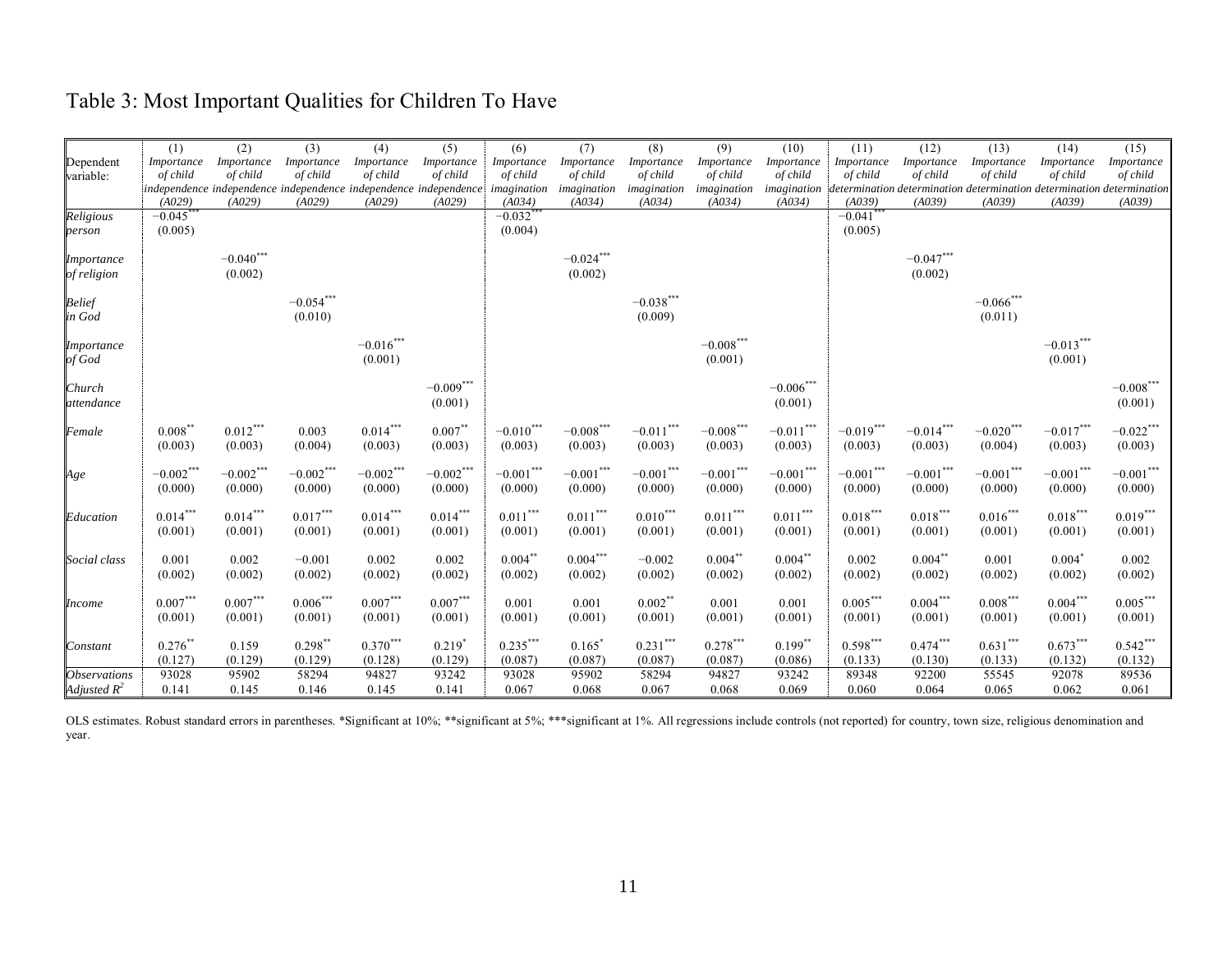they also Önd that religious individuals are less risk-tolerant than atheists, and Muslims less than Christians.

• Risk-Aversion. A willingness to take risks is clearly important to undertake investments, both individual and collective, especially in new technologies and social arrangements. Using panel data on immigrants to Germany, Bartke and Schwarze (2008) find religiousness to be a significant predictor of risk aversion, whereas nationality of origin is insignificant. At a finer level of detail, they also find that religious individuals are less risk-tolerant than atheists, and Muslims less than Christians.

• Views and knowledge of science and technology. Gaskell et al. (2005) analyzed surveys conducted in the United States, Canada, and Europe about what rules should govern science and technology. Religious beliefs were found to be significantly related to thinking that decisions should be: (i) based on the views of the public, rather than left to the experts; (ii) based on moral and ethical issues, rather than on scientific evidence of risk and benefit. Focusing on views about nanotechnology, Brossard et al. (2009) found religiosity ("how much guidance religion plays in your everyday life") to be negatively related with support for funding of these technologies. In the 2006 General Social Survey, respondents were given a 13-item test of basic scientific knowledge and reasoning. Controlling for demographics, education, income, region, and rural residence, Sherkat  $(2011)$  found greater religiosity to be clearly associated with lower scientific literacy.<sup>[10](#page-14-0)</sup>

 $\bullet$  *Human capital.* Across people as well as places, the strength of religious belief is strongly negatively correlated with education (especially for "literalist" beliefs in miracles, the devil, or the inerrancy of the Bible; e.g., Glaeser and Sacerdote (2009), Sherkat (2011)). Religious attendance, on the other hand, is shown by Glaeser and Sacerdote to be positively correlated with education (except in former communist countries), particularly in the  $\mathrm{U.S.}^{11}$  $\mathrm{U.S.}^{11}$  $\mathrm{U.S.}^{11}$  All our regressions control for education, and using attendance always leads to the same results as the four other, belief-based, measures of religiosity.

<span id="page-14-0"></span> $10$  In experiments, Gervais and Norenzayan (2012) and Shenhav, Rand and Greene (2011) show that priming analytical thinking reduces feelings of religiosity and belief in God.

<span id="page-14-1"></span> $11$ Rather than a specifically religious phenomenon, this is seen as reflecting the general impact of education on "sociability", as also measured by most forms of secular social capital.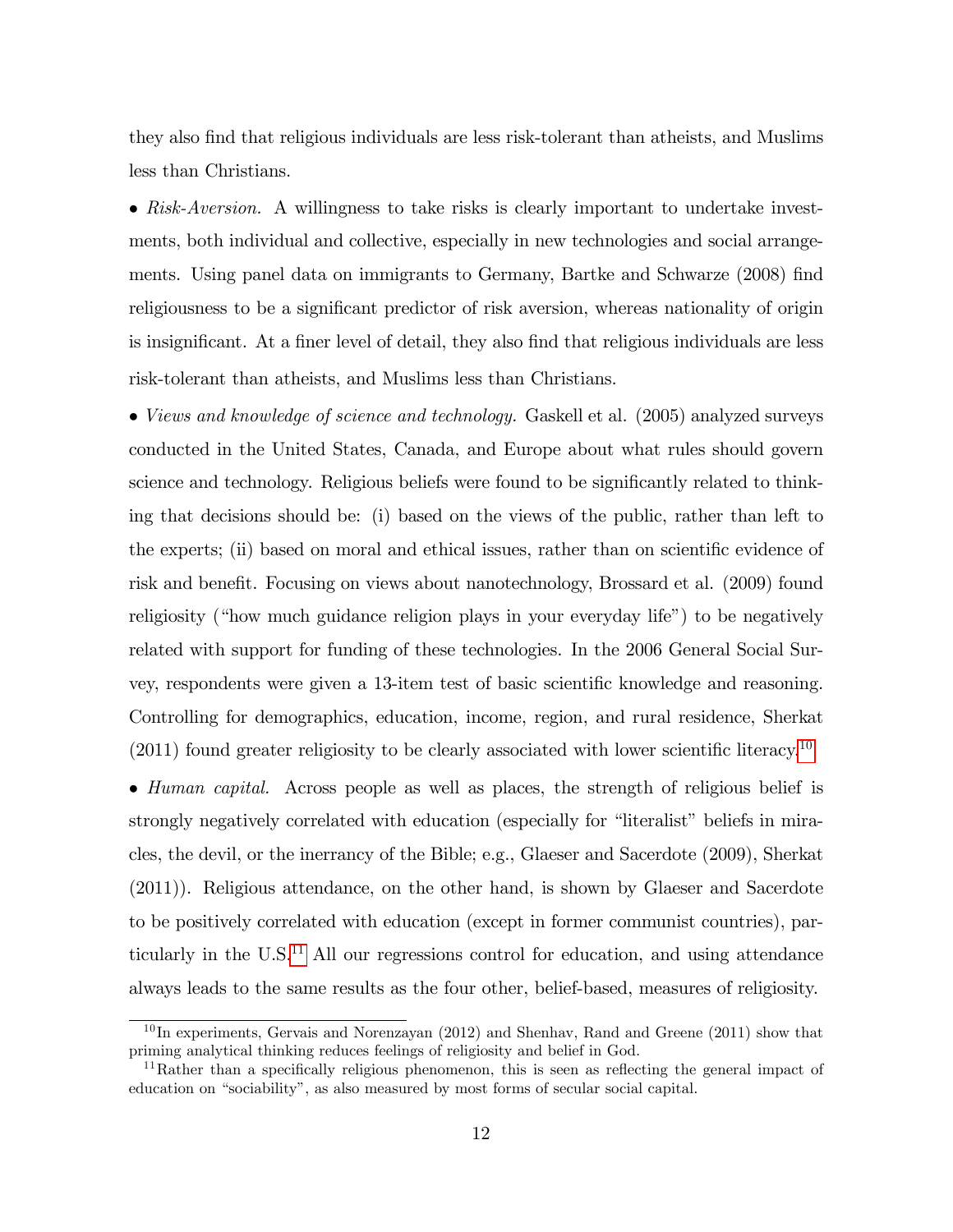Historically, religion often played an important role in the spread of general literacy and education (see, e.g., Becker and Woessmann (2009) for Protestantism and Botticini et al. (2012) for Judaism), though this is no longer true after the mid-19th century. Since more educated individuals generally tend, as we showed earlier, to be more open to new ideas, change, risk, etc, this might be seen as an offsetting factor to the direct negative relationship between religiosity and innovativeness  $-\text{albeit a self-limiting one}$ , since religiosity itself declines with education.

One should also keep in mind that education and openness to novelty do not always go hand in hand, particularly where ideology or doctrine intervenes. For instance, between the 16th and 19th centuries the Jesuits were one of the main forces behind the spread of schools and education through Catholic Europe, but also among the most vigorous opponents of many of the new theories, empirical Öndings and even mathematical methods of the Scientific Revolution and Enlightenment which they perceived as incompatible with Church doctrine (e.g., Alexander 2014). In a number of Islamic countries education in madrasas still consists largely of rote memorization, and even universities are often high constrained in what can or cannot be taught, or debated.

# 6 Conclusion

Using all five waves of the World Values Survey, we examined the relationships between eleven indicators of openness to innovation, broadly defined (e.g., attitudes toward science and technology, new versus old ideas, general change, personal risk taking and agency, imagination and independence in children) and five measures of religiosity, involving both beliefs and attendance. Across the fifty-two regression specifications (with controls for sociodemographics, country and year), greater religiosity was almost uniformly and very significantly associated to less favorable views of innovation. In follow-up work, we plan to examine differences in these attitudes across denominations. Mechanisms of causality and/or self-selection remain of course very much open issues at this stage, and deserving of further investigation.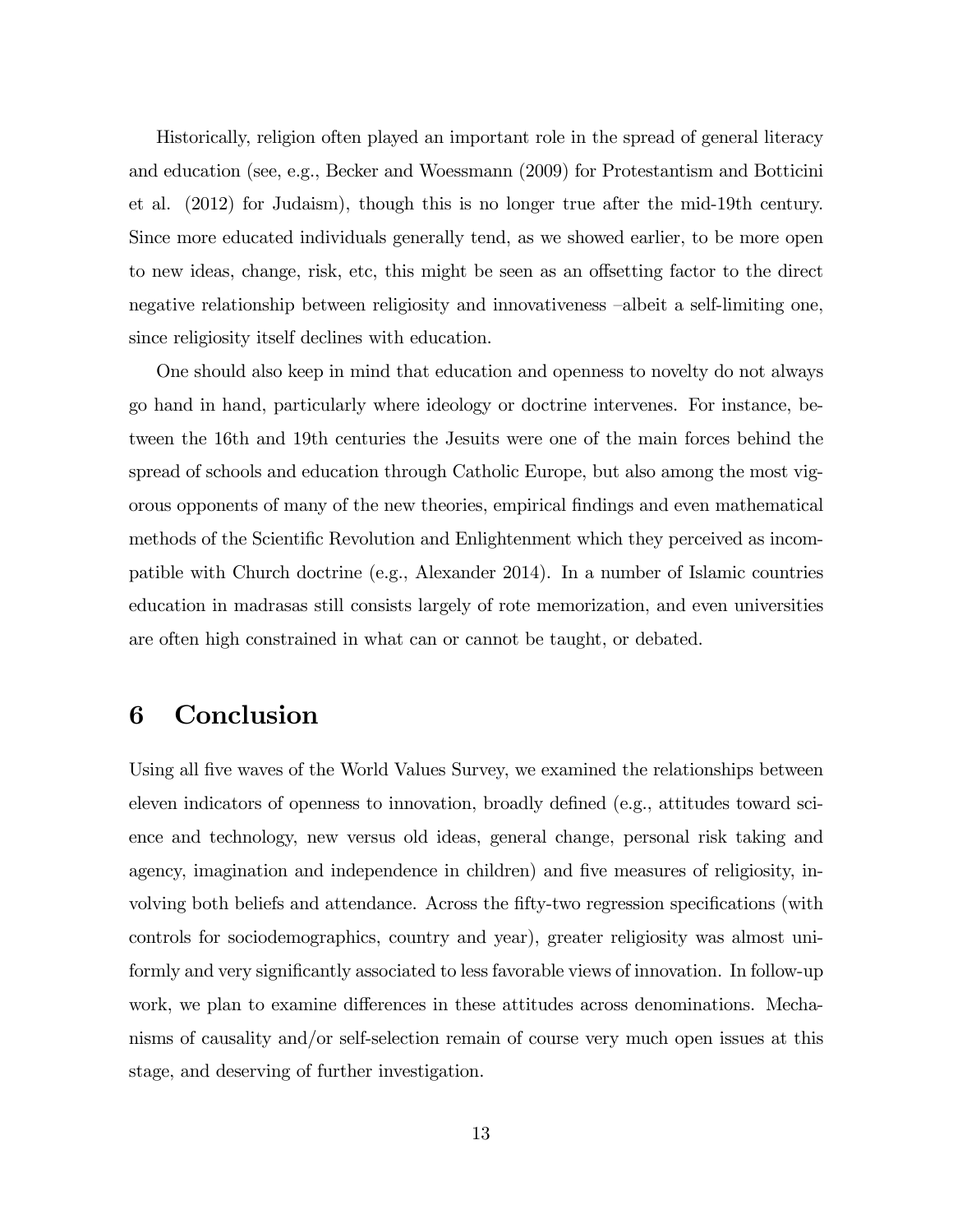#### References  $\overline{7}$

Barro, Robert J. and Rachel M. McCleary (2003) "Religion and Economic Growth Across Countries," American Sociological Review, 68(5), 760-781.

Bartke, Stephan, and Reimund Schwarze (2008) "Risk-Averse by Nation or by Religion? Some Insights on the Determinants of Individual Risk Attitudes," SOEP Papers on Multidisciplinary Panel Data Research, Berlin.

Becker, Sascha O. and Ludger Woessmann (2009) "Was Weber Wrong? A Human Capital Theory Of Protestant Economic History," Quarterly Journal of Economics, 128(4), 531-596.

Bénabou, Roland, Davide Ticchi and Andrea Vindigni (2013) "Forbidden Fruits: The Political Economy of Science, Religion and Growth," Princeton University, Research Paper No. 065-2014, Dietrich Economic Theory Center.

Bénabou, Roland and Jean Tirole (2006) "Belief in a Just World and Redistributive Politics," Quarterly Journal of Economics, 121(2), 699-746.

Bénabou, Roland and Jean Tirole (2011) "Identity, Morals and Taboos: Beliefs as Assets," Quarterly Journal of Economics, 126, (2011), 805-855.

Botticini, Maristella and Zvi Eckstein (2012) The Chosen Few: How Education Shaped *Jewish History, 70-1492. Princeton, NJ: Princeton University Press.* 

Brossard, Dominique, Dietram A. Scheufele, Eunkyung Kim and Bruce V. Lewenstein (2009) "Religiosity as a Perceptual Filter: Examining Processes of Opinion Formation About Nanotechnology," Public Understanding of Science, 18(5), 546-558.

Corneo, Giacomo and Olivier Jeanne (2009) "A Theory of Tolerance," Journal of Public *Economics*, 93, 691-702.

Ecklund, Elaine and Christopher Scheitle (2007) "Religion among Academic Scientists: Distinctions, Disciplines, and Demographics, Social Problems, 54(2) 289-307.

Esteban, Joan, Levy, Gilat and Laura Mayoral (2014) "Liberty, Equality, Religiosity," LSE working paper, September.

Florida, Richard (2005) Cities and The Creative Class. Routledge, NY: New York.